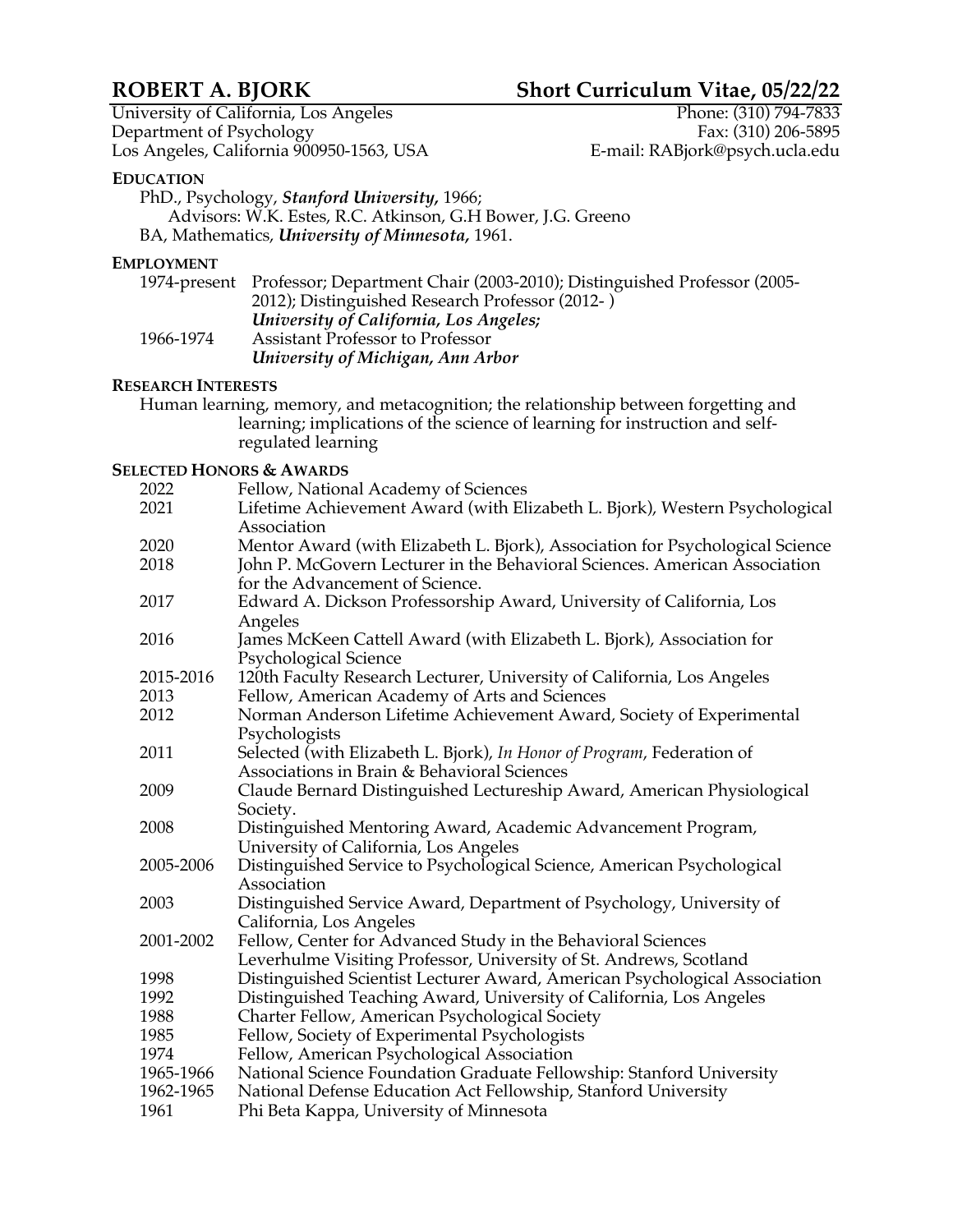#### **EDITORIAL RESPONSIBILITIES**

| 1998-2004 | Co-editor, Psychological Science in the Public Interest |
|-----------|---------------------------------------------------------|
| 1995-2000 | Editor, Psychological Review                            |
| 1982-1985 | Editor, Memory & Cognition                              |

## **OTHER NATIONAL AND REGIONAL RESPONSIBILITIES**

# *President or Chair:*

| 2013-2014 | Chair, Committee on Scientific Awards, American Psychological             |
|-----------|---------------------------------------------------------------------------|
|           | Association                                                               |
| $2012 -$  | Chair, Scientific Advisory Board, Knowledge Factor, Incorporated.         |
| 2007-2008 | Chair, Council of Graduate Departments of Psychology                      |
| 2003-2010 | Chair, Department of Psychology, University of California, Los Angeles    |
| 2002-2004 | Chair, Cognition and Student Learning Panel, Institute of Education       |
|           | Sciences                                                                  |
| 2000-2001 | President, Association for Psychological Science                          |
| 1998-1999 | Chair, Psychonomic Society                                                |
| 1998-1999 | President, Western Psychological Association                              |
| 1998-1999 | Chair, Council of Editors, American Psychological Association             |
| 1990-1991 | Chair, Society of Experimental Psychologists                              |
| 1988-1994 | Chair, Committee on Techniques for the Enhancement of Human               |
|           | Performance, National Research Council                                    |
| Member:   |                                                                           |
| 2012-2014 | Committee on Scientific Awards, American Psychological Association        |
| 2005-2008 | Executive Board, Council of Graduate Departments of Psychology            |
| 2000-2004 | Committee on Support for Thinking Spatially: Incorporating Geographic     |
|           | Information Science across the K-12 Curriculum, National Research Council |
| 2000-2001 | Executive Board, Council of Scientific Society Presidents                 |
| 1999-2004 | National Advisory Committee on the Decade of Behavior                     |
| 1995-2000 | Board of Governors, Psychonomic Society                                   |
| 1995-1998 | Board of Directors, American Psychological Society                        |
| 1985-1987 | Committee on Techniques for the Enhancement of Human Performance,         |
|           | National Research Council                                                 |
| 1984-1985 | Board of Scientific Affairs, American Psychological Association           |

## **PEER-REVIEWED PUBLICATIONS AND CHAPTERS**

(Reverse chronological order)

- Murphy, D. H., Bjork, R. A., & Bjork, E. L. (2022, in press). Going beyond the spacing effect: Does it matter how time on a task is distributed? *Quarterly Journal of Experimental Psychology.*
- Pan, S. C. and Bjork, R. A. (2022, in press). Acquiring an accurate mental model of learning: Towards an owner's manual. In A. Wagner and M. Kahana (Eds.), *Oxford Handbook of Learning & Memory: Foundations and Applications.* Oxford: Oxford University Press.

Bjork, R. A. (2022, March 6). *Retrieval practice: The importance of doing.* https://characterlab.org/tips-of-the-week/retrieval-practice/.

- Bjork, R. A. (2022, February 27). *Space to learn: The best way to schedule studying.* https://characterlab.org/tips-of-the-week/space-to-learn/.
- Bjork, R. A. (2022, February 20). *Change Is good: Vary what and where you practice.* https://characterlab.org/tips-of-the-week/change-is-good/.
- Pan, S. C., Rickard, T. C., & Bjork, R. A. (2021). Does spelling still matter—and if so, how should it be taught? Perspectives from contemporary and historical research. *Educational Psychology Review*. doi: 10.1007/s10648-021-09611-y.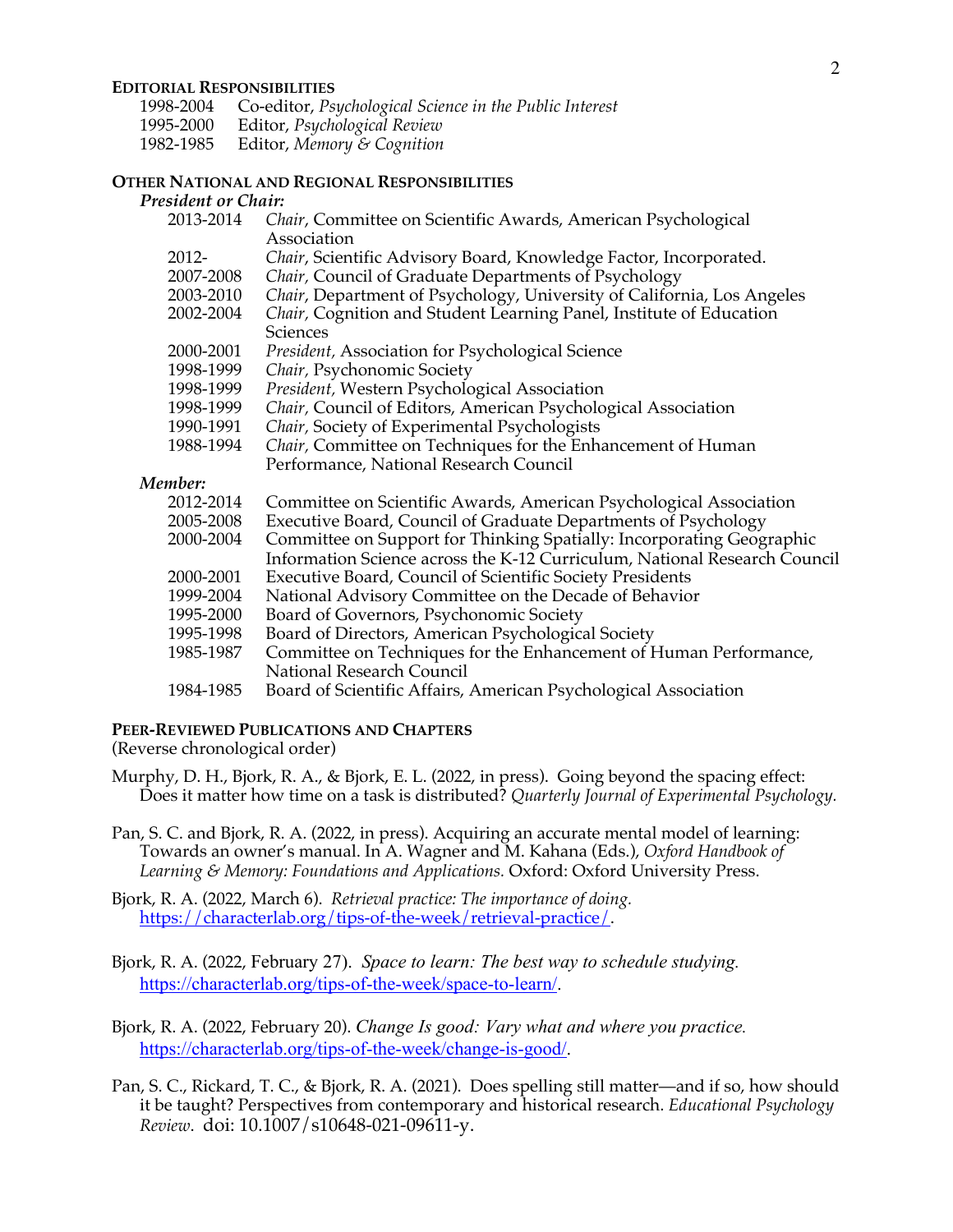- Bjork, R. A., Jones, K., & Wiliam, D. (2021, October 20). Why testing is not the first thing we should do to bridge last year's learning gaps.https://www.ascd.org/el/articles/whytesting-shouldnt-be-the-first-response-to-last-years-learning-gaps
- Bjork, R. A. (2021). How Covid-19 has changed education. In *Reflections: The Future of Higher Education Learning*. *The WGA Evans Scholar Magazine, Spring 2021,* pp 10-12. https://bluetoad.com/publication/?m=65672&i=708386&p=12&ver=html5.
- Clark, C., Bjork, E. L., & Bjork, R. A. (2021). On the role of generation rules in moderating the beneficial effects of errorful generation. *Zeitschrift fuer Psychologie,* 2021), 229(2), 120–130. https://doi.org/10.1027/2151-2604/a000442*.*
- Sana, F., Yan, V. X., Clark, C. M., Bjork, E. L., & Bjork, R. A. (2021). Improving conceptual learning via pretests. *Journal of Experimental Psychology: Applied, 27(2), 228-236.*  https://doi.org/10.1037/xap0000322
- Bjork, R. A., & Bjork, E. L. (2020) Desirable difficulties in theory and practice. *Journal of Applied Research in Memory and Cognition, 9,* 475-479.
- Bjork, R. A. (2020, October). Gordon H. Bower, hall-of-famer. In *Remembering Gordon Bower (1932–2020). APS Observer, 33(8),* 8.
- Imundo, M. N., Pan, S. C., Bjork, E. L., & Bjork, R. A. (2020) Where and how to learn: The distinct benefits of contextual variation, restudying, and retrieval practice for memory. *Quarterly Journal of Experimental Psychology, 74 (3),* 413-424.
- Brabec, J. A., Pan, S. C., Bjork, E. L., & Bjork, R. A. (2020). True-False testing on trial: guilty as charged or falsely accused? *Educational Psychology Review, 33,* 667-692. https://doi.org/10.1007/s10648-020-09546-w
- Giebl, S., Mena, S., Storm, B., Bjork, E. L., & Bjork, R. A. (2020). Answer first or goggle first?: Using the internet in ways that enhance, not impair, one's subsequent retention of needed information. *Psychology of Learning and Teaching, 20,* 58-75.
- Kliegl, O., Bjork, R.A., & Bäuml, K.-H. T. (2019). Feedback at test can reverse the retrieval-effort effect. *Frontiers in Psychology, 10,* 1863.
- Bjork, R. A., & Bjork, E. L. (2019). The myth that blocking one's study or practice by topic or skill enhances learning. In C. Barton (ed), *Education Myths: An Evidence-informed Guide for Teachers.* John Catt Publishing.
- Bjork, R. A., & Bjork, E. L. (2019). Forgetting as a friend of learning: Implications for teaching and self-regulated learning. *Advances in Physiology Education, 43, 164-167.* doi:10.1152/advan.00001.2019.
- Sana, F., Yan, V. X., Kim, J. A., Bjork, R. A., Bjork, E. L. (2018). Do learners with lower working memory capacity benefit from interleaving? *Journal of Applied Research in Memory and Cognition, 7,* 361-369*.*
- Bjork, R. A. (2018). Being suspicious of the sense of ease and undeterred by the sense of difficulty: Looking back at Schmidt and Bjork (1992). *Perspectives on Psychological Science, 13(2),* 146–148
- Yan, V. X., Soderstrom, N. C., Seneviratna, G. S., Bjork, E. L., & Bjork, R. A. (2017). How should exemplars be sequenced in inductive learning? Empirical evidence versus learners' opinions. *Journal of Experimental Psychology: Applied, 23(4),* 403-416.
- Bjork, R. A. (2017). Creating desirable difficulties to enhance learning. In I. Wallace & L. Kirkman (eds), *Best of the Best: Progress* (pp. 81-85). Carmarthen: Crown House Publishing.
- Vlach, H & Bjork, R. A. (2017). How can we improve teaching? In D. James & I. Warwick (eds.), *World Class: Tackling the Ten Biggest Challenges Facing Schools Today.* Routledge.
- Storm, B. C., & Bjork, R. A. (2016). Do learners predict a shift from recency to primacy with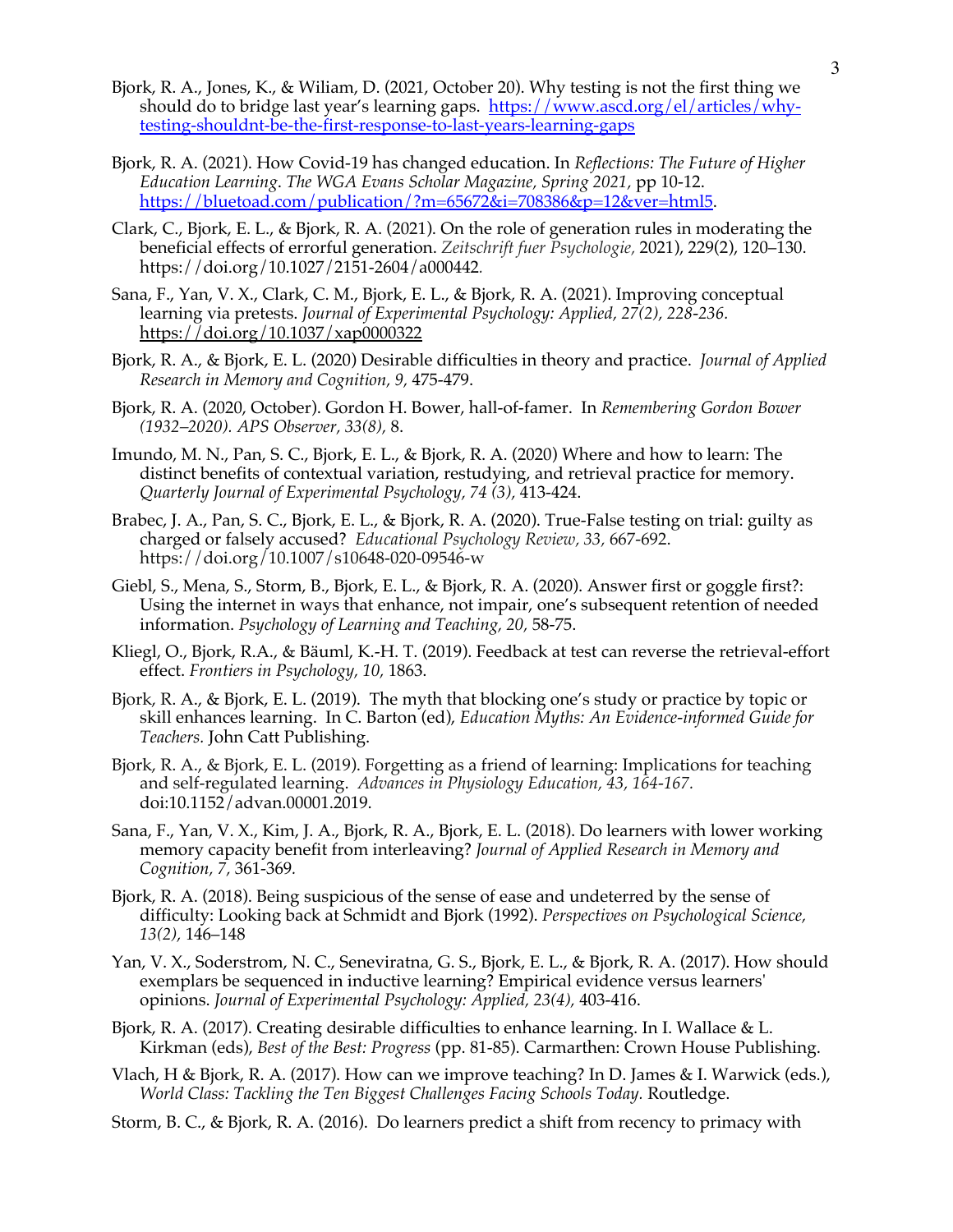delay? *Memory & Cognition, 44*, 1204-1214*.*

- Bjork, R. A. (2016). Commentary on the potential of the MOCA-Minute program. A*nesthesiology,* 125(5), 844-845. *doi: 10.1097/ALN.0000000000001302.*
- Sparck, E. M., Bjork, E. L., & Bjork, R. A. (2016). On the learning benefits of confidence-weighted testing. *Cognitive Research: Principles and Implications.* 1:3 DOI 10.1186/s41235-016-0003-x
- Yan, V. X., Clark, C. M., & Bjork, R. A. (2016). Memory and metamemory considerations in the instruction of human beings revisited: Implications for optimizing online learning. In J. C. Horvath, J. Lodge, & J. A. C. Hattie (Eds). *From the Laboratory to the Classroom: Translating the Learning Sciences for Teachers.* [link]
- Noh, S. M., Yan, V. X., Maddox, W. T., & Bjork, R. A. (2016). Optimal sequencing during category learning: Testing a dual-learning systems perspective. *Cognition, 155,* 23-29*.*
- Yan, V. X., Bjork, E. L., & Bjork, R. A. (2016). On the difficulty of mending metacognitive illusions: A priori theories, fluency effects, and misattributions of the interleaving benefit. *Journal of Experimental Psychology: General, 145,* 918-933*.*
- Bjork, R. A. (2016). Preface: Some metacomments on metamemory. In J. Dunlosky & S. K. Tauber (Eds.), *The Oxford handbook of metamemory*. Oxford, United Kingdom: Oxford University Press.
- Bjork, R. A., & Yue, C. L. (2016). Commentary: Is disfluency desirable? *Metacognition and Learning,* 11, 133**–**137. DOI 10.1007/s11409-016-9156-8
- Soderstrom, N. C., Kerr, T. K., & Bjork, R. A. (2016). The critical importance of retrieval—and spacing—for learning. *Psychological Science, 27 (2), 223-230.*
- Giebl, S., Storm, B. C., Buchli, D. R., Bjork, E. L., & Bjork, R. A. (2016). Retrieval-induced forgetting is associated with increased positivity when imagining the future. *Quarterly Journal of Experimental Psychology, 69,* 351-360*.* DOI: 10.1080/17470218.2015.1085586*.*
- Buchli, D. R., Storm, B. C., & Bjork, R. A. (2015). Explaining retrieval-induced forgetting: A mental context change between study and restudy practice is not sufficient to cause forgetting. *Quarterly Journal of Experimental Psychology, 69 (6),* 1197-1209. DOI: 10.1080/17470218.2015.1076866
- Kircanski, K., Johnson, D. C., Mateen, M., Bjork, R. A., & Gotlib, I. H. (2015). Impaired retrieval inhibition of threat material in generalized anxiety disorder. *Clinical Psychological Science*. DOI: 10.1177/2167702615590996
- Bjork, R. A., & Kroll, J. F. (2015). Desirable difficulties in vocabulary learning. *American Journal of Psychology, 128,* 241-252.
- Pashler, H., Bjork, R. A., McDaniel, M., & Rohrer, D. (2015). Review: Comment on Sternberg's Review of *The Malleability of Intellectual Styles* by Zhang, Li-Fang. *The American Journal of Psychology, 128,* 122-125.
- Soderstrom, N. C., & Bjork, R. A. (2015). Learning versus performance: An integrative review. *Perspectives on Psychological Science, 10,* 176-199.DOI: 10.1177/1745691615569000.
- Bjork, R. A. (2015). Forgetting as a friend of learning. In D. S. Lindsay, C. M. Kelley, A. P. Yonelinas, & H. L. Roediger, III (Eds.) *Remembering: Attributions, processes, and control in human memory: Papers in honour of Larry L. Jacoby* (pp. 15-28). New York: Psychology Press.
- Bjork, E. L., & Bjork, R. A. (2014). Making things hard on yourself, but in a good way: Creating desirable difficulties to enhance learning. In M. A. Gernsbacher and J. Pomerantz (Eds.), *Psychology and the real world: Essays illustrating fundamental contributions to society (2nd edition)*. (pp. 59-68). New York: Worth.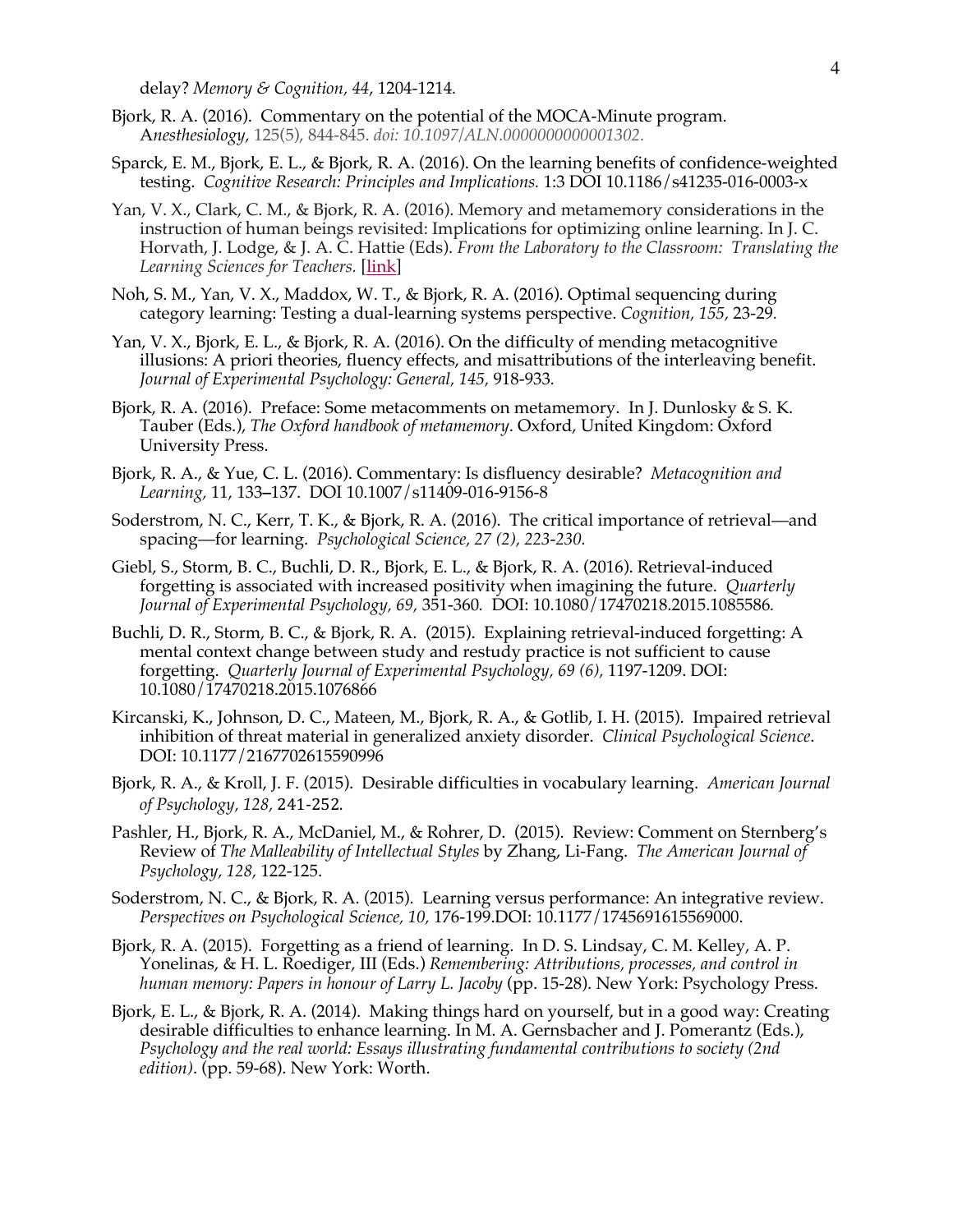- Cantor, A. D., Eslick, A. N., Marsh, E. J., Bjork, R. A., & Bjork, E. L. (2014). Multiple-choice tests stabilize access to marginal knowledge. *Memory & Cognition, XX,* 1-13*.* DOI 10.3758/s13421-014-0462-6
- Yan, V. X., Yu, Y., Garcia, M. A., & Bjork, R. A. (2014). Why does guessing incorrectly enhance, rather than impair, retention? *Memory & Cognition, 42, 1373-1383.*
- Noh, S. M., Yan, V. X., Vendetti, M. S., Castel, A. D., & Bjork, R. A. (2014). Multi-level induction of categories: Venomous snakes capture the level of induction and hijack the learning of lower levels. *Psychological Science, 25,* 1592-1599*.*
- Yan, V. X., Thai, K. P., & Bjork, R. A. (2014). Habits and beliefs that guide self-regulated learning: Do they vary with mindset? *Journal of Applied Research in Memory and Cognition, 3,*  140-152*.*
- Bjork, R. A. & Yan, V. X. (2014). The increasing importance of learning how to learn. In McDaniel, M.A., Frey, R.F., Fitzpatrick, S.M., and Roediger, H.L., III (Eds). *Integrating Cognitive Science with Innovative Teaching in STEM Disciplines* (pp. 15-36). Saint Louis, Missouri: Washington University in St. Louis Libraries. http://dx.doi.org/10.7936/K7QN64NR
- Vlach, H. A., Sandhofer, C. M., & Bjork, R. A. (2014). Equal spacing and expanding schedules in children's categorization and generalization. *Journal of Experimental Child Psychology*, *123*, 129-137. doi: 10.1016/j.jecp.2014.01.004
- Soderstrom, N. C., & Bjork, R. A. (2014). Testing facilitates the regulation of subsequent study time. *Journal of Memory and Language, 73,* 99-115*.*
- Clark, C. M., & Bjork, R. A. (2014). When and why introducing difficulties and errors can enhance instruction. In V. A. Benassi, C. E. Overson, & C. M. Hakala (Eds.), *Applying the Science of Learning in Education: Infusing psychological science into the curriculum*. Retrievable from the Society for the Teaching of Psychology web site: http://teachpsych.org/ebooks/asle2014/index.php
- Storm, B. C., Friedman, M. C., Murayama, K., & Bjork, R. A. (2014). On the transfer of prior tests or study events to subsequent study. *Journal of Experimental Psychology: Learning, Memory, and Cognition, 40,* 115-124.
- Soderstrom, N. C., & Bjork, R. A. (2013). Learning versus performance. In D. S. Dunn (Ed.), *Oxford bibliographies online: Psychology*. New York: Oxford University Press. doi 10.1093/obo/9780199828340-0081
- Cohen, M. S., Yan, V. X., Halamish, V., & Bjork, R. A. (2013). Do students think that difficult or valuable material should be studied sooner, rather than later? *Journal of Experimental Psychology: Learning, Memory, & Cognition, 39,* 1682-96. doi: 10.1037/a0032425.682-96.
- Birnbaum, M., Kornell, N., Bjork, E. L., & Bjork, R. A. (2013). Why interleaving enhances inductive learning: The role of discrimination and retrieval. *Memory & Cognition, 41,* 392– 402. DOI 10.3758/s13421-012-0272-7
- Hays, M. J., Kornell, N., & Bjork, R. A. (2013). When and why a failed test potentiates the effectiveness of subsequent study. *Journal of Experimental Psychology: Learning, Memory, Cognition, 39,* 290-296. [doi:10.1037/a0028468]
- Bjork, R. A. (2013). Desirable difficulties perspective on learning. In H. Pashler (Ed.), *Encyclopedia of the mind (pp 242-244).* Thousand Oaks: Sage Reference.
- Yue, C. L., Castel, A. D., & Bjork, R. A. (2013). When disfluency is—and is not—a desirable difficulty: The influence of typeface clarity on metacognitive judgments and memory. *Memory & Cognition, 41,* 229–241.
- Bjork, R. A., Dunlosky, J., & Kornell, N. (2013). Self-regulated learning: Beliefs, techniques, and illusions. *Annual Review of Psychology, 64,* 417-444.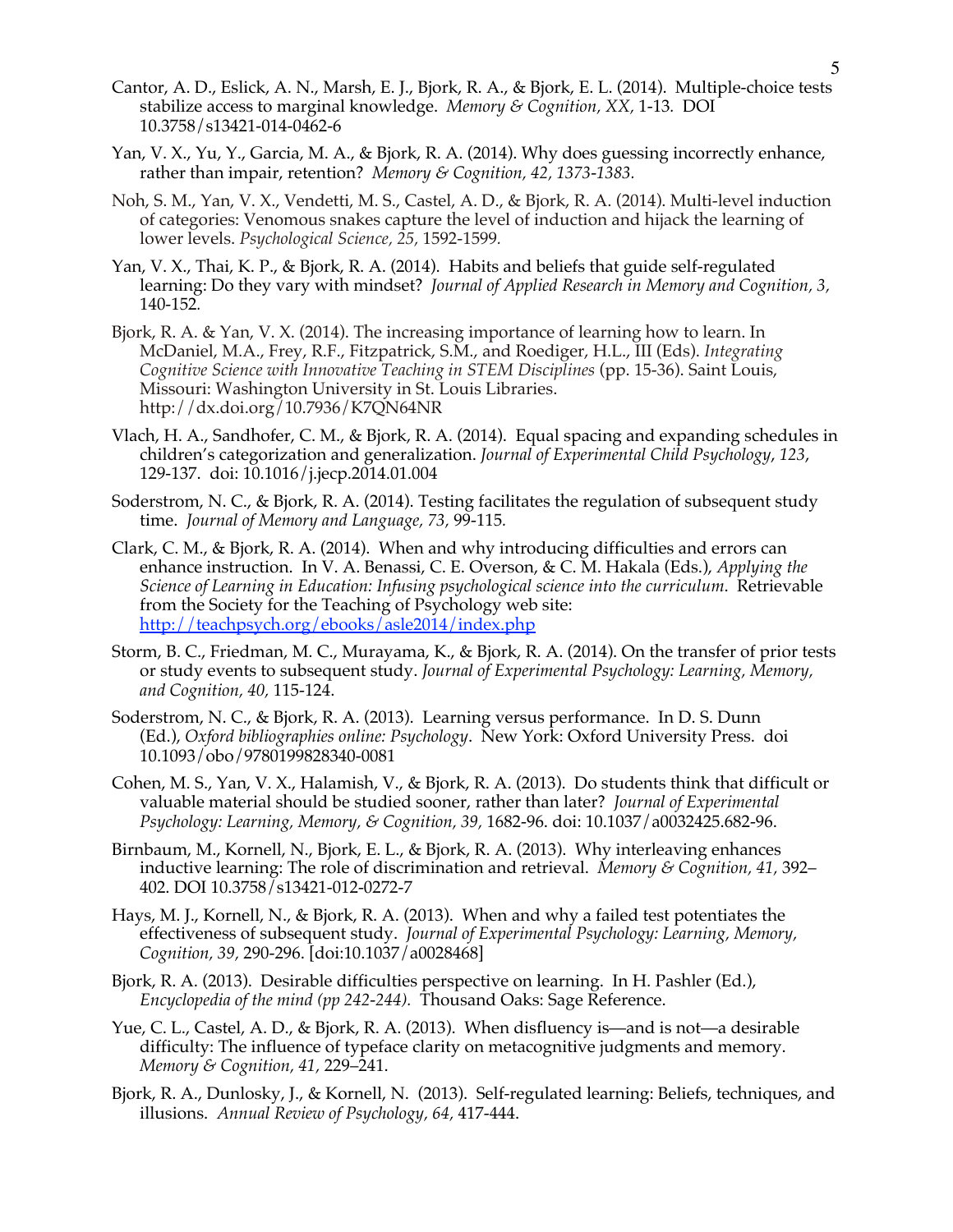- Yue, C. L., Bjork, E. L., & Bjork, R. A. (2013). Reducing verbal redundancy in multimedia learning: An undesired desirable difficulty? *Journal of Educational Psychology, 105 (2),* 266- 277*.*
- Little, J. L., Bjork, E. L., Bjork, R. A., & Angello, G. (2012). Multiple-choice tests exonerated, at least of some charges: Fostering test-induced learning and avoiding test-induced forgetting. *Psychological Science, 23,* 1337-1344*.*
- Storm, B. C., Bjork, E. L., & Bjork, R. A. (2012). On the durability of retrieval-induced forgetting. *Journal of Cognitive Psychology, 24,* 617-629.
- Marsh, E. J., Lozito, J. P., Umanath, S., Bjork, E. L., & Bjork, R. A. (2012). Using verification feedback to correct errors made on a multiple-choice test. *Memory, 20,* 645-653*.*
- Bjork, R. A. (2011, December). The pure joy of making things work and figuring things out. In *Remembering David E. Rumelhart (1942-2011). APS Observer, 24(10).*
- Bjork, R. A. (2011, November). A man for all reasons. In *Remembering William K. Estes*. *APS Observer*, *24(9).*
- Kornell, N., Bjork, R. A., & Garcia, M. A. (2011). Why tests appear to prevent forgetting: A distribution-based bifurcation model. *Journal of Memory and Language,* 65, 85–97.
- Halamish, V., & Bjork, R. A. (2011). When does testing enhance retention? A distribution-based interpretation of retrieval as a memory modifier. *Journal of Experimental Psychology: Learning, Memory, and Cognition, 37,* 801– 812.
- Finely, J. R., Benjamin, A. S., Hays, M. J., Bjork, R. A., & Kornell, N. (2011). Benefits of accumulating versus diminishing cues in recall. *Journal of Memory and Language, 64*, 289–298
- Bjork, R. A. (2011). On the symbiosis of learning, remembering, and forgetting. In A. S. Benjamin (Ed.), *Successful remembering and successful forgetting: a Festschrift in honor of Robert A. Bjork* (pp. 1-22). London, UK: Psychology Press.
- Bjork, E. L., & Bjork, R. A. (2011). Making things hard on yourself, but in a good way: Creating desirable difficulties to enhance learning. In M. A. Gernsbacher, R. W. Pew, L. M. Hough, & J. R. Pomerantz (Eds.), *Psychology and the real world: Essays illustrating fundamental contributions to society* (pp. 56-64)*.* New York: Worth Publishers.
- Hays, M. J., Kornell, N., & Bjork, R. A. (2010). Costs and benefits of feedback during learning. *Psychonomic Bulletin and Review, 17 (6),* 797-801*.*
- Francis, W. S, Fernandez, N. P., & Bjork, R. A. (2010). Conceptual and non-conceptual repetition priming in category exemplar generation: Evidence from bilinguals. *Memory, 18,* 787-798*.*
- Storm, B. C., Bjork, R. A., & Storm, J. C. (2010). Optimizing retrieval as a learning event: When and why expanding retrieval practice enhances long-term retention. *Memory & Cognition, 38,* 244-253.
- Kornell, N., Castel, A. D., Eich, T. S., & Bjork, R. A. (2010). Spacing as the friend of both memory and induction in younger and older adults. *Psychology and Aging, 25,* 498-503*.*
- Pashler, H., McDaniel, M., Rohrer, D., & Bjork, R. (2009). Learning styles: Concepts and evidence. *Psychological Science in the Public Interest, 3,* 105-119.
- Kornell, N., & Bjork, R. A. (2009). A stability bias in human memory: Overestimating remembering and underestimating learning. *Journal of Experimental Psychology: General, 138,*  449-468*.*
- Bjork, R. A. (2009). Structuring the conditions of training to achieve elite performance: Reflections on elite training programs and related themes in Chapters 10-13.In K. A. Ericsson (Ed.), *Development of professional expertise: Toward measurement of expert performance and design of optimal learning environments* (pp. 312-329)*.* Cambridge, UK: Cambridge University Press.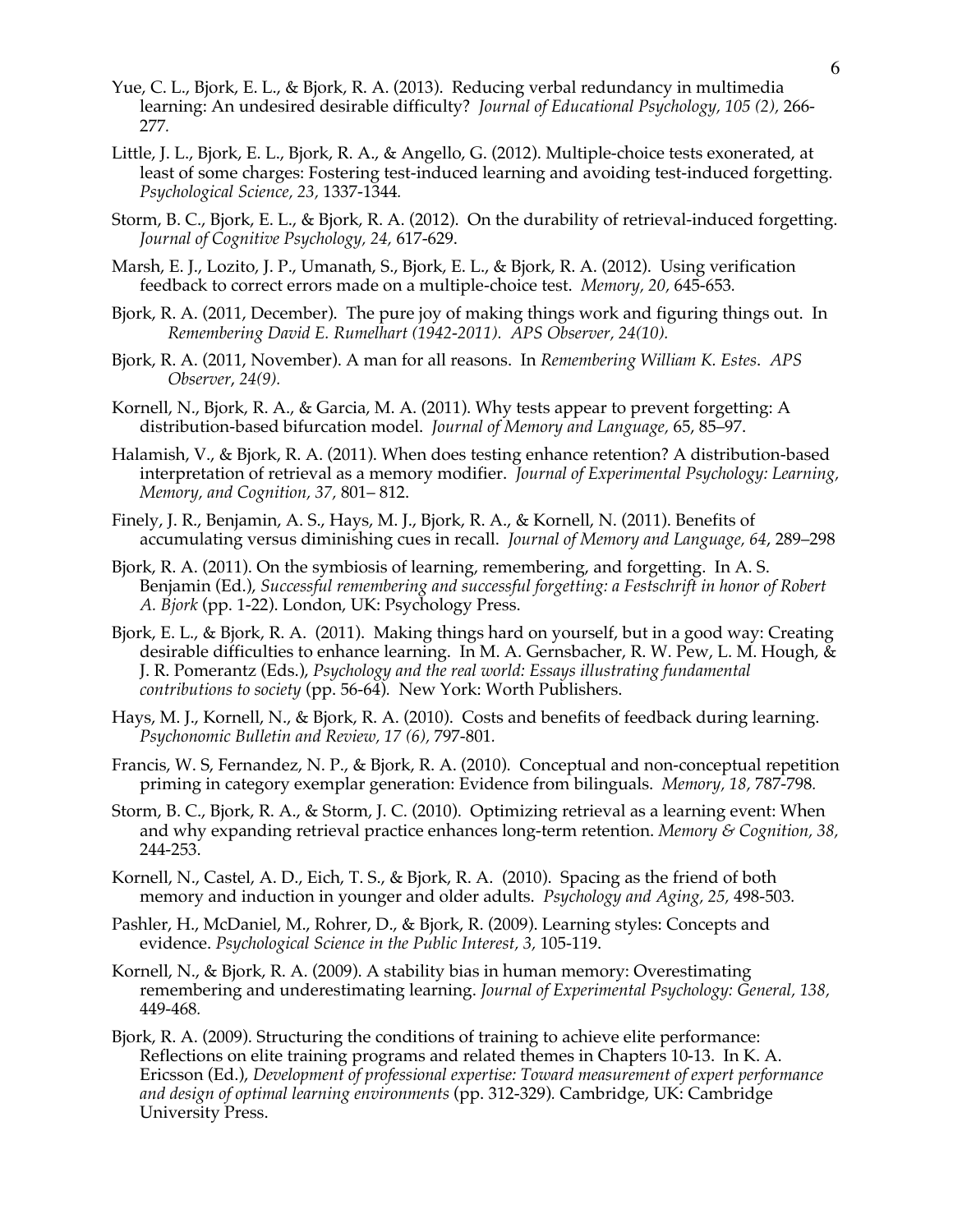- Kornell, N., Hays, M. J., & Bjork, R. A. (2009). Unsuccessful retrieval attempts enhance subsequent learning. *Journal of Experimental Psychology: Learning, Memory, & Cognition, 35(4),* 2009, 989-998.
- Bell, D. S., Harless, M. S., Higa, M. S., Bjork, E. L., Bjork, R. A., Bazargan, M., & Mangione, M. D. (2008). Knowledge retention after an online tutorial: A randomized educational experiment among resident physicians. *Journal of General Internal Medicine, 23,* 1164-1171*.*
- Kimball, D. R., Bjork, R. A., Bjork, E. L., & Smith, T. A. (2008). Part-list cuing and the dynamics of false recall. *Psychonomic Bulletin & Review, 15,* 296-301.
- Kircanski, K., Craske, M., & Bjork, R. A. (2008). Thought suppression enhances memory bias for threat material. *Behavior Research and Therapy, 46,* 462-476.
- Spellman, B. A., Bloomfield, A., & Bjork, R. A. (2008). Measuring memory and metamemory: Theoretical and statistical problems with assessing learning (in general) and using gamma (in particular) to do so. In J. Dunlosky & R. A. Bjork (Eds.), *A Handbook of Memory and Metamemory* (pp. 95-116)*.* New York: Psychology Press.
- Dunlosky, J. & Bjork, R. A. (2008b). Introduction: The integrated nature of metamemory and memory. In J. Dunlosky & R. A. Bjork (Eds.), *A handbook of metamemory and memory* (pp. 11- 28). Hillsdale, NJ: Psychology Press.
- Dunlosky, J., & Bjork, R. A. (Eds.). (2008a). *A handbook of metamemory and memory.* Hillsdale, NJ: Psychology Press.
- Kornell, N., & Bjork, R. A. (2008b). Learning concepts and categories: Is spacing the "enemy of induction"? *Psychological Science, 19*, 585-592.
- Kornell, N., & Bjork, R. A. (2008a). Optimizing self-regulated study: The benefits-and costs-of dropping flashcards. *Memory, 16*, 125-136.
- Storm, B. C., Bjork, E. L., & Bjork, R. A. (2008). Accelerated relearning after retrieval-induced forgetting: The benefit of being forgotten. *Journal of Experimental Psychology: Learning, Memory, and Cognition*, *34,* 230-236.
- Storm, B. C., Bjork, E. L., & Bjork, R. A. (2007). When intended remembering leads to unintended forgetting. *Quarterly Journal of Experimental Psychology, 60,* 909-915*.*
- Marsh, E. J., Roediger, H. L., Bjork, R. A., & Bjork, E. L. (2007). The memorial consequences of multiple-choice testing. *Psychonomic Bulletin & Review, 6,* 194-199.
- Kornell, N., & Bjork, R. A. (2007). The promise and perils of self-regulated study. *Psychonomic Bulletin & Review, 6,* 219-224.
- Bjork, R. A. (2007). Inhibition: An essential and contentious concept. In H. L. Roediger, Y. Dudai, & S. M. Fitzpatrick (Eds), *Science of memory: Concepts* (pp. 307-313). Oxford: Oxford University Press.
- Spellman, B. A., DeLoache, J., & Bjork, R. A. (2007). Making claims in papers and talks. In R. J. Sternberg, H. L. Roediger, & D. F. Halpern (Eds.), *Critical thinking in psychology* (pp. 177-195). Cambridge: Cambridge University Press.
- Bjork, R. A., Bjork, E. L., & Caughey, J. B. (2007). Retrieval as a self-limiting process: Part II. In J. S. Nairne (Ed.), *The foundations of remembering: Essays in honor of Henry L. Roediger III* (pp. 19-37). New York: Psychology Press.
- Richland, L. E., Linn, M. C., & Bjork, R. A. (2007)*.* Cognition and instruction: Bridging laboratory and classroom settings. In F. Durso, R. Nickerson, S. Dumais, S. Lewandowsky, & T. Perfect (Eds), *Handbook of Applied Cognition, 2nd Edition* (pp. 555-583). West Sussex: John Wiley & Sons Ltd.
- Storm, B. C., Bjork, E. L., Bjork, R. A., & Nestojko, J. F. (2006). Is retrieval success a necessary condition for retrieval-induced forgetting? *Psychonomic Bulletin & Review, 13,* 1023-1027*.*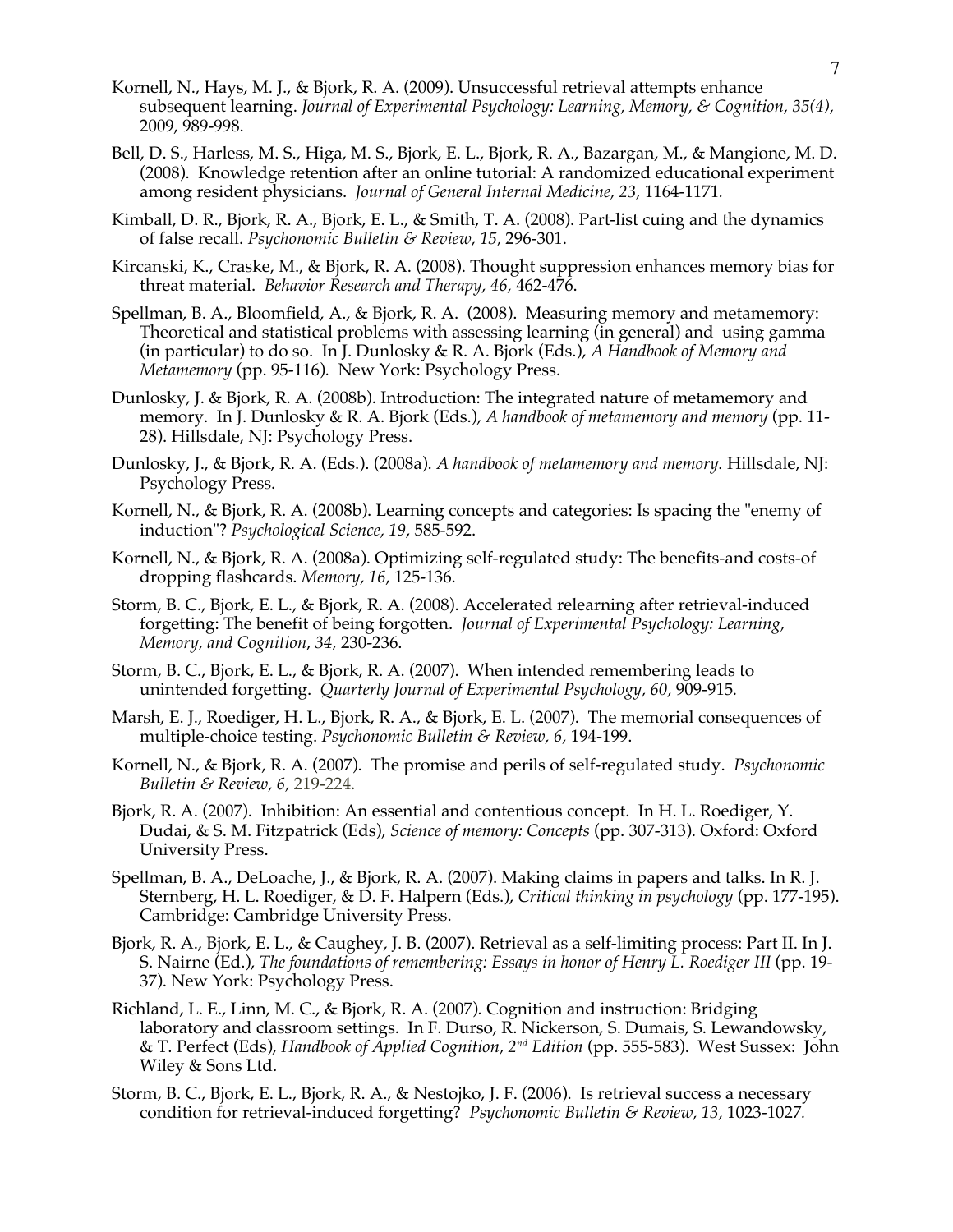- Bjork, R. A., & Bjork, E. L. (2006, September). Freedom, flexibility, and never finished. *APS Observer, 19(9),* 29-30.
- Koriat, A., Fiedler, K., & Bjork, R. A. (2006). Inflation of conditional prediction. *Journal of Experimental Psychology: General*, *135(3),* 429-447.
- Koriat, A., & Bjork, R. A. (2006). Mending metacognitive illusions: A comparison of mnemonicbased and theory-based procedures. *Journal of Experimental Psychology: Learning, Memory, and Cognition, 32(5)*, 1133-1145*.*
- Koriat, A., & Bjork, R. A. (2006). Illusions of competence during study can be remedied by manipulations that enhance learners' sensitivity to retrieval conditions at test. *Memory & Cognition, 34,* 959-972.
- Koriat, A., Ma'ayan H., Sheffer, L., & Bjork, R. A. (2006). Exploring a mnemonic debiasing account of the underconfidence-with-practice effect. *Journal of Experimental Psychology: Learning, Memory and Cognition, 32,* 595-608.
- Bjork, R. A., & Linn, M. C. (2006, March). The science of learning and the learning of science: Introducing desirable difficulties. *APS Observer, 19,* 29,39.
- Bjork, E. L., Bjork, R. A., & MacLeod, M. D. (2006). Types and consequences of forgetting: Intended and unintended. In L-G. Nilsson and N. Ohta (Eds.), *Memory and society: Psychological perspectives* (pp. 134-158). Psychology Press: Hove and New York.
- Bjork, R. A., & Bjork, E. L. (2006). Optimizing treatment and instruction: Implications of a new theory of disuse. In L-G. Nilsson and N. Ohta (Eds.), *Memory and society: Psychological perspectives* (pp. 109-133). Psychology Press: Hove and New York.
- Appleton-Knapp, S., Bjork, R. A., & Wickens, T. D. (2005). Examining the spacing effect in advertising: Encoding variability, retrieval processes and their interaction. *Journal of Consumer Research, 32,* 266-276.
- Storm, B. C., Bjork, E. L., & Bjork, R. A, (2005). Social metacognitive judgments: The role of retrieval-induced forgetting in person memory and impressions. *Journal of Memory and Language, 52,* 535-550.
- Richland, L.E., Bjork, R.A., Finley, J.R., & Linn, M.C. (2005). Linking cognitive science to education: Generation and interleaving effects. In B. G. Bara, L. Barsalou & M. Bucciarelli (Eds.), *Proceedings of the Twenty-Seventh Annual Conference of the Cognitive Science Society*. Mahwah, NJ: Lawrence Erlbaum.
- Koriat, A., & Bjork, R. A. (2005). Illusions of competence in monitoring one's knowledge during study. *Journal of Experimental Psychology: Learning, Memory, Cognition, 31,* 187-194*.*
- Koriat, A., Bjork, R. A., Sheffer, L., & Bar, S. K. (2004). Predicting one's own forgetting: The role of experience-based and theory-based processes. *Journal of Experimental Psychology: General, 133,* 643-656.
- MacLeod, M. D., Bjork, R. A. & Bjork, E. L. (2003). The role of retrieval-induced forgetting in the construction and distortion of memories (pp.55-68). In B. Kokinov & W. Hirst (Eds.), *Constructive Memory: NBU Series in Cognitive Science.* Sophia: New Bulgarian University.
- Ceci, S. J., & Bjork, R. A. (2003). Editorial: Science, Politics, and Violence in the Media. *Psychological Science in the Public Interest*, *4*, i-iii.
- Bjork, E. L., & Bjork, R. A. (2003). Intentional Forgetting can increase, not decrease, the residual influences of to-be-forgotten information. *Journal of Experimental Psychology: Learning, Memory,Cognition, 29,* 524-531.

\*Featured, Science in Brief, *Monitor on Psychology* (2003, September): "Study finds a dark side to forgetting false information," E. Bensen

Bjork, R. A. (2003). Interference and forgetting. In J. H. Byrne (Ed.), *Encyclopedia of learning and memory,* 2nd ed., (pp. 268-273). New York: Macmillan Reference USA.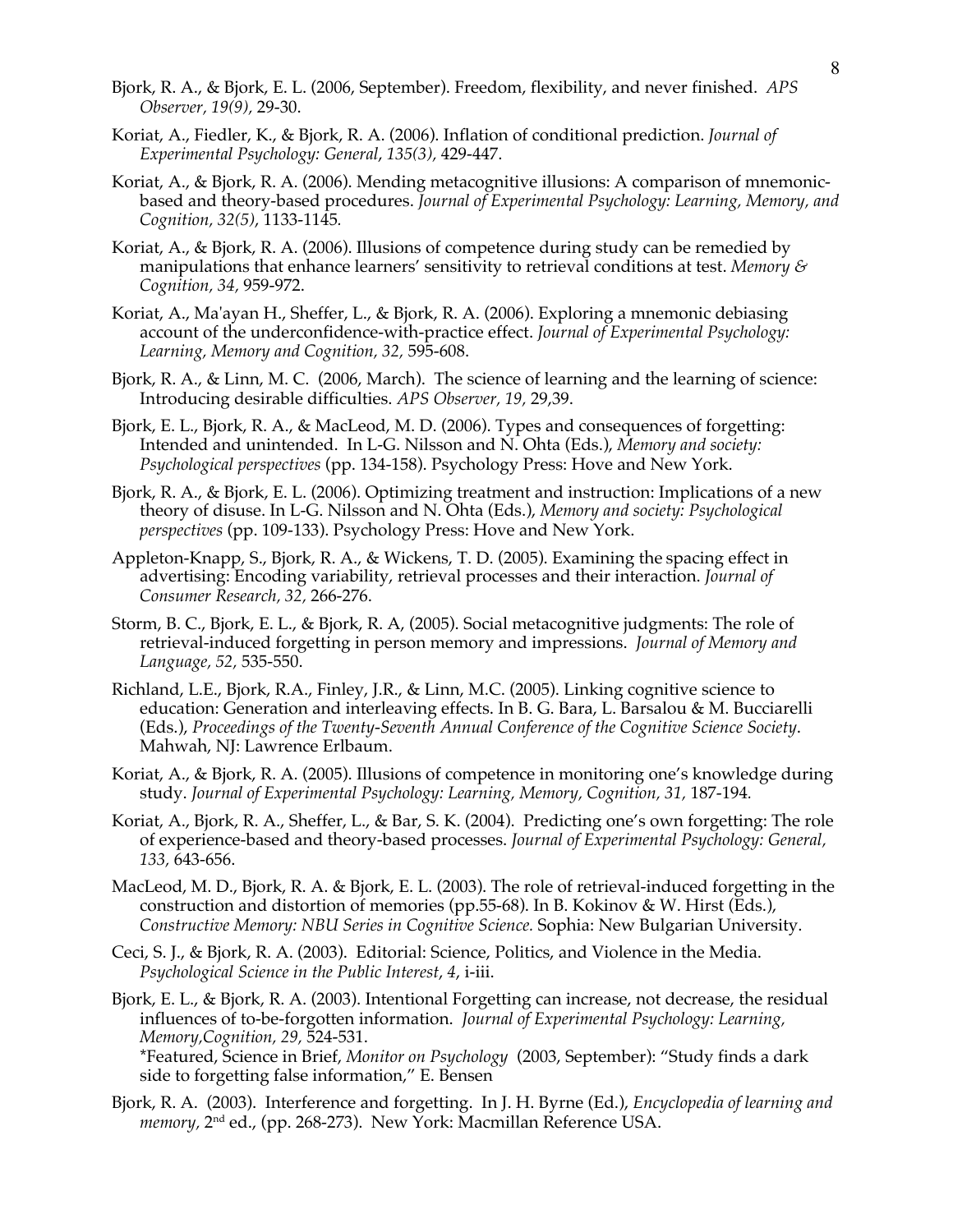- Simon, D. A., & Bjork, R. A. (2002). Models of performance in learning multi-segment movement tasks: Consequences for acquisition, retention and judgments of learning. *Journal of Experimental Psychology: Applied, 8,* 222-232.
- Richardson-Klavehn, A., & Bjork, R. A. (2002). Memory: Long term. *Encyclopedia of cognitive science.* Vol. 2 (pp. 1096-1105). London: Nature Publishing Group.
- Kimball, D. R., & Bjork, R. A. (2002). The influence of intentional and unintentional forgetting on false memories *Journal of Experimental Psychology: General, 131,* 116-130.
- deWinstanley, P. A., & Bjork, R. A. (2002). Successful lecturing: Presenting information in ways that engage effective processing. In D. F. Halpern & M. D. Hakel (Eds.), *Applying the Science of Learning to University Teaching and Beyond* (pp. 19-31). San Francisco, CA: Jossey-Bass.
- Wagner, A. D., Maril, A., Bjork, R. A., & Schacter, D. L. (2001). Prefrontal contributions to executive control: fMRI evidence for functional distinctions within lateral prefrontal cortex. *NeuroImage, 14, 1337-1347.*
- Simon, D. A., & Bjork, R. A. (2001). Metacognition in motor learning. *Journal of Experimental Psychology: Learning, Memory, and Cognition, 27,* 907-912*.* \*Featured, Science Watch, *Monitor on Psychology* (2001, July/August): "A blind spot in motor learning," Siri Carpenter. .
- Bjork, R. A. (2001, March). How to succeed in college: Learn how to learn. *American Psychological Society Observer, 14,* 3, 9.
- Bjork, R. A. (2001). Recency and recovery in human memory. In H. L. Roediger, J. S. Nairne, I Neath, & A. M. Surprenant (Eds.), *The nature of remembering: Essays in honor of Robert G. Crowder* (pp. 211-232). Washington, DC: American Psychological Association Press.
- Bjork, R. A. (2000, December). Giving away and selling the behavioral sciences. *Monitor on Psychology, 31,* 27*.*
- Bjork, R. A. (2000, November). Differing views of individual differences. *American Psychological Society Observer, 13,* 3, 26*.*
- Bjork, R. A. (2000, October). Human factors 101: Why don't they just try things out? *American Psychological Society Observer, 13,* 3, 14.
- Fritz, C. O., Morris, P. E., Bjork, R. A., Gelman, R., & Wickens, T. D. (2000) When further learning fails: Stability and change following repeated presentation of text. *British Journal of Psychology, 91,* 493-511.
- Bjork, R. A. (2000). Independence of scientific publishing: Reaffirming the principle. *American Psychologist, 55,* 981-984.
- Bjork, R. A. (2000, July/August). Toward one world of psychological science. *American Psychological Society Observer, 13*, 3.
- Bjork, R. A., & Ceci, S. J. (2000). The birth of *Psychological Science in the Public Interest*. *American Psychological Society Observer, 13*, 5, 14.
- Ceci, S. J., & Bjork, R. A. (2000). *Psychological Science in the Public Interest*: The case for juried analyses. *Psychological Science, 11,* 177-178.
- Benjamin, A. S., & Bjork, R. A. (2000). On the relationship between recognition speed and accuracy for words rehearsed via primary versus secondary rehearsal. *Journal of Experimental Psychology: Learning, Memory, and Cognition, 26,* 638-648.
- Anderson, M. C., Bjork, E. L., & Bjork, R. A. (2000). Retrieval-induced forgetting: Evidence for a recall-specific mechanism. *Psychonomic Bulletin and Review, 7,* 522-530.
- Bjork, R. A. (2000). *Psychological Review* across the century. *Psychological Review, 107,* 3-5.
- Lang, A. J., Craske, M. G., & Bjork, R. A. (1999). Implications of a new theory of disuse for the treatment of emotional disorders. *Clinical Psychology: Science and Practice, 6,* 80-94*.*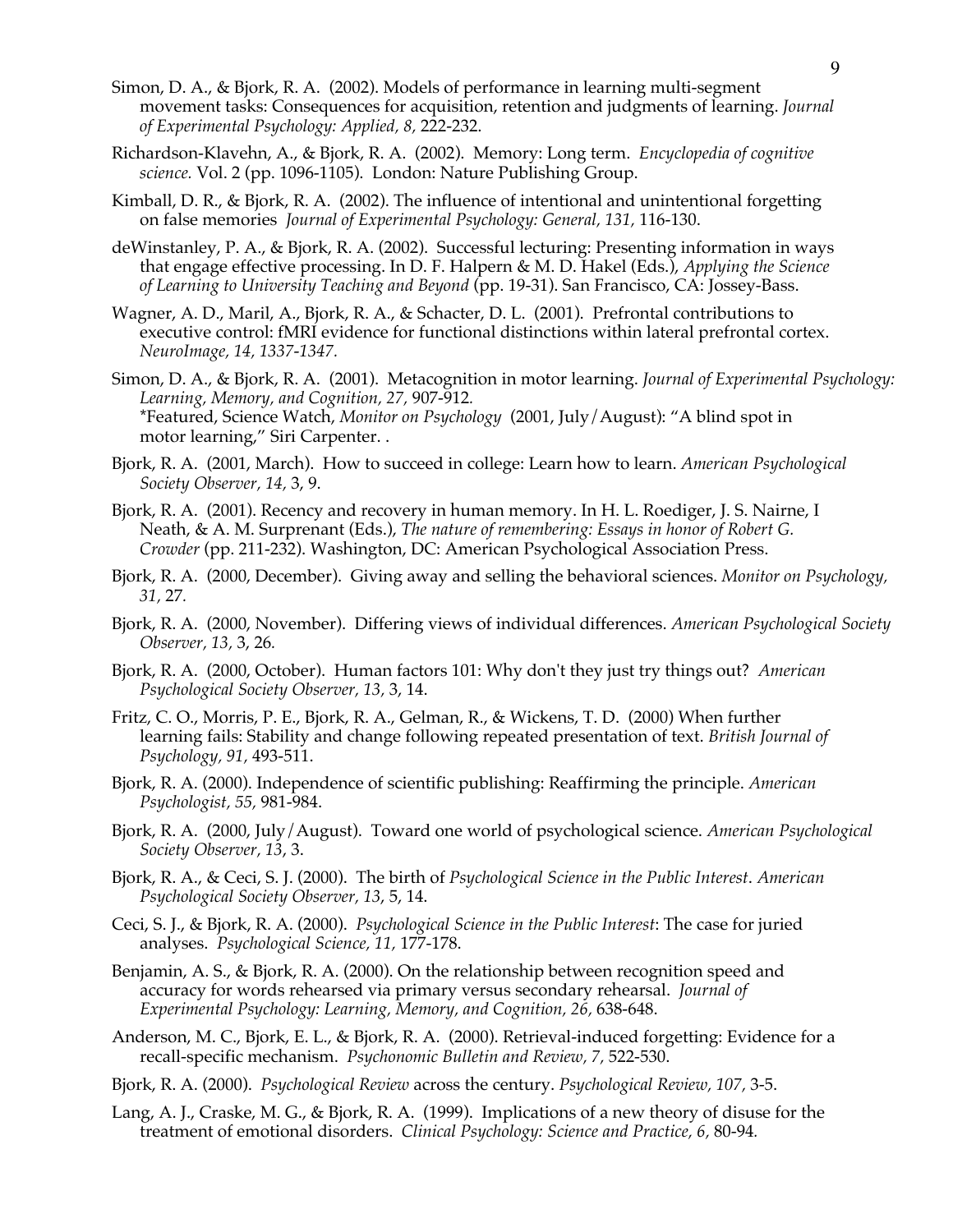- Bjork, R. A. (1999). Assessing our own competence: Heuristics and illusions. In D. Gopher and A. Koriat (Eds*.), Attention and performance XVII. Cognitive regulation of performance: Interaction of theory and application* (pp. 435-459). Cambridge, MA: MIT Press.
- Benjamin, A. S., Bjork, R. A., & Hirshman, E. (1998). Predicting the future and reconstructing the past: A bayesian characterization of the utility of subjective fluency. *Acta Psychologica, 98,* 267-290.
- Benjamin, A. S., Bjork, R. A., & Schwartz, B. L. (1998). The mismeasure of memory: When retrieval fluency is misleading as a metamnemonic index. *Journal of Experimental Psychology: General, 127,* 55-68*.*
- Schwartz, B. L., Benjamin, A. S., & Bjork, R. A. (1997). The inferential and experiential basis of metamemory. *Current Direction in Psychological Science, 6,* 132-137*.*
- Bjork, R.A. (1998). Intentional forgetting in perspective: Comments, conjectures, and some directed remembering. In J. M. Golding and C. MacLeod (Eds.), *Intentional forgetting: Interdisciplinary approaches* (pp. 453-481). Hillsdale, NJ: Erlbaum.
- Bjork, E.L., Bjork, R.A., & Anderson, M. C. (1998). Varieties of goal-directed forgetting. In J. M. Golding and C. MacLeod (Eds.), *Intentional forgetting: Interdisciplinary approaches* (pp.103- 137). Hillsdale, NJ: Erlbaum.
- Benjamin, A.S. & Bjork, R.A. (1997). Problematic aspects of embodied memory. *Behavioral and Brain Sciences, 20*, 20.
- Ghodsian, D., Bjork, R. A., & Benjamin, A. S. (1997). Evaluating training *during* training: Obstacles and Opportunities. In M. A. Quinones and A. Ehrenstein (Eds.), *Training in a rapidly changing workplace: Applications of psychological research* (pp. 63-88). Washington DC: American Psychological Association.
- Benjamin, A. S. & Bjork, R. A. (1996). Retrieval fluency as a metacognitive index. In L. M. Reder (Ed.), *Implicit memory and metacognition: The 27th Carnegie Symposium on Cognition* (pp. 309-338). Hillsdale, NJ: Erlbaum.
- Bjork, R.A., & Wickens, T.D. (1996). Memory, metamemory, and conditional statistics. *Behavioral and Brain Sciences, 19,* 193-194.
- Bjork, E.L., & Bjork, R.A. (Eds.) (1996). *Memory.* Volume 10, E.C. Carterette and M.P. Friedman (Eds.), *Handbook of perception and cognition*. New York: Academic Press.\* \*Selected as a *CHOICE* Outstanding Academic Book for 1997
- Bjork, E.L., & Bjork, R.A. (1996). Continuing influences of to-be-forgotten information. *Consciousness and Cognition, 5,* 176-196.
- Bjork, R. A. (1996). *Psychological Review*: Policy on critiques and replies. *Psychological Review, 103,* 3-4.
- deWinstanley, P. A., Bjork, E. L., & Bjork, R. A. (1996). Generation effects and the lack thereof: The role of transfer-appropriate processing. *Memory, 4,* 31-48.
- Shaw, J.S., Bjork, R.A., & Handal, A. (1995). Retrieval-induced forgetting in an eyewitness paradigm. *Psychonomic Bulletin and Review, 2,* 249-253.
- Bjork, R. A. (1995). Editorial. *Psychological Review, 102,* 3.
- Bjork, R. A., & Druckman, D. (1994). The untapped potential of training. National Academy News Service. (Published in whole or in part by 20 newspapers; see, e.g., the *Oakland Tribune,* October 14, 1994.)
- Anderson, M.C., Bjork, R.A., & Bjork, E.L. (1994). Remembering can cause forgetting: Retrieval dynamics in long-term memory. *Journal of Experimental Psychology: Learning, Memory, and Cognition, 20,* 1063-1087.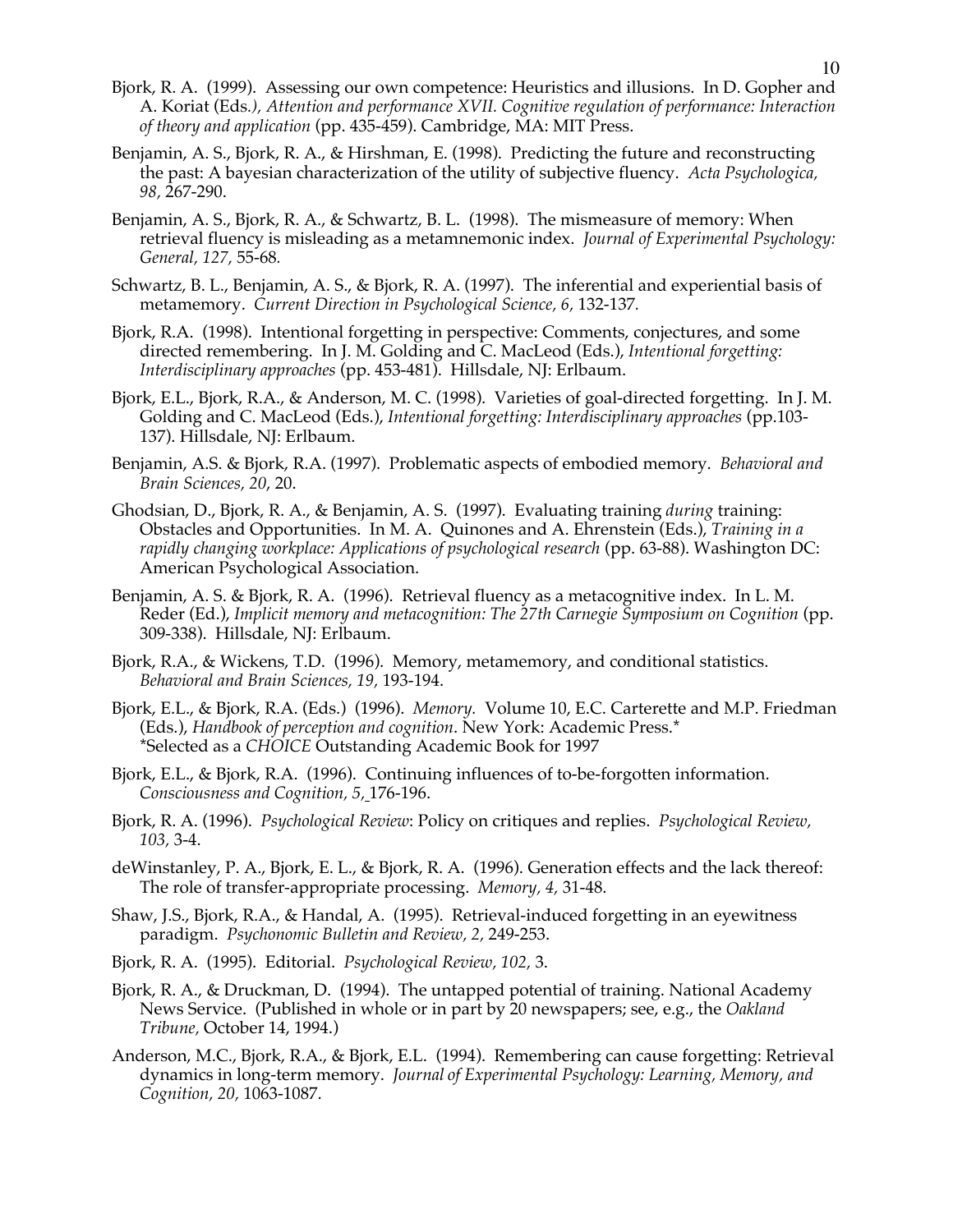- Richardson-Klavehn, A., Lee, M.G., Joubran, R., & Bjork, R. A. (1994). Intention and awareness in the perceptual identification priming. *Memory & Cognition, 22, 293-312.*
- Wegner, D.M., Eich, E., & Bjork, R.A. (1994). Thought suppression. In D. Druckman and R.A.Bjork (Eds.), *Learning, remembering, believing: Enhancing human performance* (pp.277-293). Washington, DC: National Academy Press.
- Jacoby, L. L., Bjork, R. A., & Kelley, C. M. (1994). Illusions of comprehension, competence, and remembering. In D. Druckman and R. A. Bjork (Eds.), *Learning, remembering, believing: Enhancing human performance* (pp.57-80). Washington, DC: National Academy Press.
- Bjork, R.A. (1994b). Institutional impediments to effective training. In D. Druckman and R.A.Bjork (Eds.), *Learning, remembering, believing: Enhancing human performance* (pp.295-306). Washington, DC: National Academy Press.
- Druckman, D. & Bjork, R.A. (Eds.) (1994). *Learning, remembering, believing: Enhancing human performance*. Washington, DC: National Academy Press.
- Bjork, R.A. (1994a). Memory and metamemory considerations in the training of human beings. In J. Metcalfe and A. Shimamura (Eds.), *Metacognition: Knowing about knowing* (pp.185-205). Cambridge, MA: MIT Press.
- Anderson, M. C., & Bjork, R. A. (1994). Mechanisms of inhibition in long-term memory: A new taxonomy. In D. Dagenbach & T. Carr (Eds.), *Inhibitory processes in attention, memory, and language* (pp. 265-325). New York: Academic Press.
- Capps, L., Bjork, R. A., & Siegel, D. (1993). The meaning of memories: "Untraditional" Vietnam Memorial inspires remembering...and healing. *UCLA Magazine, 4,* 8-9.
- Bjork, R. A. (1992). Interference and memory. In L. R. Squire (Ed.), *Encyclopedia of learning and memory* (pp. 283-288). New York: Macmillan.
- Vanhuele, M., & Bjork, R. A. (1992). The dynamics of learning and forgetting: A new model and its application to advertising. In K. G. Grunert & D. Fuglede (Eds.), *Proceedings of the 21st Annual Conference of the European Marketing Academy* (pp. 1411-1413). Denmark: Arhus School of Business.
- Spellman, B. A., & Bjork, R. A. (1992). Technical commentary: When predictions create reality: Judgments of learning may alter what they are intended to assess. *Psychological Science, 3,* 315-316.
- Schmidt, R. A., & Bjork, R. A. (1992). New conceptualizations of practice: Common principles in three paradigms suggest new concepts for training. *Psychological Science, 3,* 207-217. Reprinted, 1993, *Effective School Practices, 12,* 36-48; Reprinted, 1995, D.A. Robin, K. Yorkston, and D.R. Beukelman [Eds.], *Disorders of motor speech: Recent advances in assessment, treatment, and clinical characterization.* Baltimore: Paul H. Brookes. Reprinted, D. Shanks (Ed.) (2009). *Psychology of Learning*. London: University College.
- Bjork, R. A. (1992). William Kaye Estes as mentor, colleague, and friend. In A. Healy, S.
- Kosslyn, & R. Shiffrin (Eds.), *From learning theory to connectionist theory* (Vol. 1, pp. vii-x) and *From learning processes to cognitive processes: Essays in honor of William K. Estes.* (Vol. 2, pp. viii-xi). Hillsdale, NJ: Erlbaum.
- Bjork, R. A., & Bjork, E. L. (1992). A new theory of disuse and an old theory of stimulus fluctuation. In A. Healy, S. Kosslyn, & R. Shiffrin (Eds.), *From learning processes to cognitive processes: Essays in honor of William K. Estes* (Vol. 2, pp. 35-67). Hillsdale, NJ: Erlbaum.
- Bjork, R. A., & Vanhuele, M. (1992). Retrieval inhibition and related adaptive peculiarities of human memory. In J. F. Sherry, Jr. & B. Sternthal (Eds.), *Advances in consumer research* (Vol. 19, pp. 155- 60). Provo, UT: Association for Consumer Research.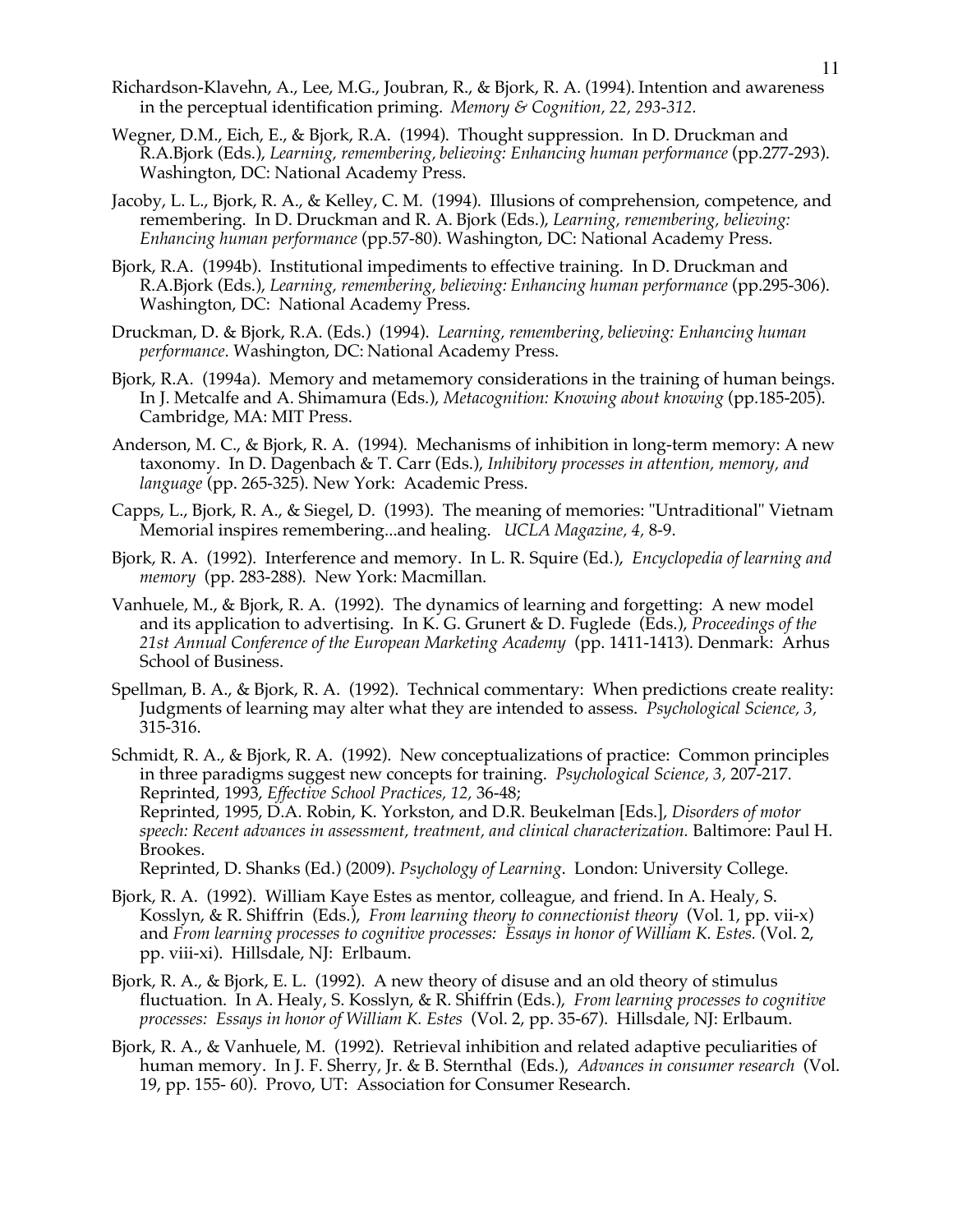- Bjork, R. A., & Druckman, D. (1991/1992). Fooling ourselves about improving ourselves. National Academy Op-Ed Service. (Published in whole or in part by 80 newspapers; see, e.g., the *San Francisco Chronicle,* November 5, 1991.) Reprinted, 1993, in D. Jarmul (Ed.), *Headline News, Science Views II.* (pp. 35-37). Washington, DC: National Academy Press.
- Bjork, R. A., & Druckman, D. (1991, November). How do you improve human performance? *APS Observer,* pp. 13-25.
- Bjork, R. A. (1991, November). On giving psychology away. *APS Observer,* pp. 2, 12.
- Capps, L., & Bjork, R. A. (1991, October 19). Molding memories to fit our life stories. *Santa Barbara News-Press*.
- Druckman, D., & Bjork, R. A. (Eds.). (1991). *In the mind's eye: Enhancing human performance.* Washington, DC: National Academy Press.
- Christina, R. W., & Bjork, R. A. (1991). Optimizing long-term retention and transfer. In D. Druckman & R. A. Bjork (Eds.), *In the mind's eye: Enhancing human performance* (pp. 23-56). Washington, DC: National Academy Press.
- Chi, M. T. H., & Bjork, R. A. (1991). Modelling expertise. In D. Druckman & R. A. Bjork (Eds.), *In the mind's eye: Enhancing human performance* (pp. 57-79). Washington, DC: National Academy Press.
- Metcalfe, J., & Bjork, R. A. (1991). Composite models never (well, hardly ever) compromise: Reply to Schooler & Tanaka (1991). *Journal of Experimental Psychology: General, 120,* 203-210.
- Spellman, B. A., & Bjork, R. A. (1991). *The Cognitive Testing System: A User's Manual.* Los Angeles, CA: Academic Publishing Services (UCLA).
- Swets, J. A., & Bjork, R. A. (1990). Enhancing human performance: A study of the National Research Council for the Army Research Institute. *Psychological Science, 1,* 85-96.
- Bjork, R. A., & Richardson-Klavehn, A. (1989). On the puzzling relationship between environmental context and human memory. In C. Izawa (Ed.), *Current issues in cognitive processes: The Tulane Flowerree Symposium on Cognition* (pp. 313-344). Hillsdale, NJ: Erlbaum.
- Bjork, R. A. (1989). Retrieval inhibition as an adaptive mechanism in human memory. In H. L. Roediger and F. I. M. Craik (Eds.), *Varieties of memory and consciousness: Essays in honour of Endel Tulving* (pp. 309-330). Hillsdale, NJ: Erlbaum.
- Richardson-Klavehn, A., & Bjork, R. A. (1988). Primary vs. Secondary rehearsal in an imagined voice: Differential effects on recognition memory and perceptual identification. *Bulletin of the Psychonomic Society, 26,* 187-190.
- Landers, D. M., & Bjork, R. A. (1988). Improving motor skills. In D. Druckman & J. A. Swets (Eds.), *Enhancing human performance: Issues, theories, and techniques* (pp. 61-102). Washington, DC: National Academy Press.
- Bjork, R. A., & Schneider, W. (1988). Learning during sleep and accelerated learning. In D. Druckman & J. A. Swets (Eds.), *Enhancing human performance: Issues, theories, and techniques* (pp. 39-60). Washington, DC: National Academy Press.
- Hirshman, E. L., & Bjork, R. A. (1988). The generation effect: Support for a two-factor theory. *Journal of Experimental Psychology: Learning, Memory, & Cognition, 14,* 484-494.
- Bjork, R. A. (1988). Retrieval practice and the maintenance of knowledge. In M. M. Gruneberg, P. E. Morris, & R. N. Sykes (Eds.), *Practical aspects of memory II* (pp. 396-401). London: Wiley.
- Bjork, E. L., & Bjork, R. A. (1988). On the adaptive aspects of retrieval failure in autobiographical memory. In M. M. Gruneberg, P. E. Morris, & R. N. Sykes (Eds.), *Practical Aspects of Memory II* (pp. 283-288). London: Wiley.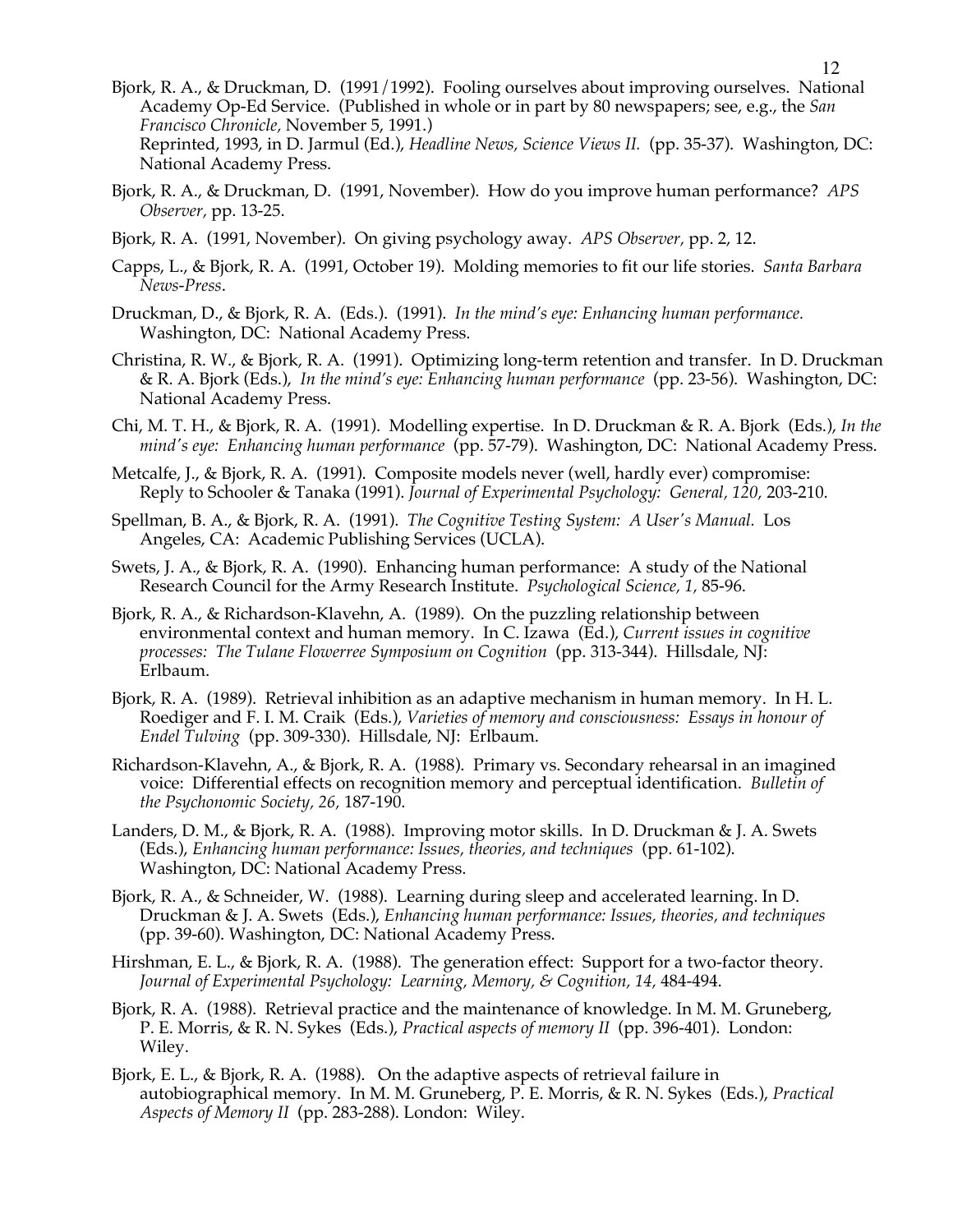- Richardson-Klavehn, A., & Bjork, R. A. (1988). Measures of memory. *Annual Review of Psychology, 39,* 475-543.
- Jahnke, J. C., Bower, R. E., & Bjork, R. A. (1985). The stimulus prefix is not irrelevant and is redundant in different ways. *Memory & Cognition, 13,* 501-506.
- Firstenberg, I., & Bjork, R. A. (1983). Memory dynamics and marketing. In J. C. Anderson (Ed.), *Proceedings of the division of consumer psychology.* Washington, D. C.: American Psychological Association.
- Geiselman, R. E., Bjork, R. A., & Fishman, D. (1983). Disrupted retrieval in directed forgetting: A link with posthypnotic amnesia. *Journal of Experimental Psychology: General, 112,* 58-72.
- Bjork, R. A. (1982). Editorial: Some observations on a year's worth of manuscripts. *Memory & Cognition, 10,* 1.
- Geiselman, R. E., & Bjork, R. A. (1980). Primary and secondary rehearsal in imagined voices: Differential effects on recognition. *Cognitive Psychology, 12,* 188-205.
- Bjork, R. A. (1979). An information-processing analysis of college teaching. *Educational Psychologist, 14,* 15-23.
- Bjork, R. A., & Landauer, T. K. (1978). On keeping track of the present status of people and things. In M. M. Gruneberg, P. E. Morris, & R. N. Sykes (Eds.), *Practical aspects of memory*. London: Academic Press.
- Landauer, T. K., & Bjork, R. A. (1978). Optimal rehearsal patterns and name learning. In M. M. Gruneberg, P. E. Morris, & R. N. Sykes (Eds.), *Practical aspects of memory* (pp. 625-632). London: Academic Press.
- Smith, S. M, Glenberg, A. M., & Bjork, R. A. (1978). Environmental context and human memory. *Memory & Cognition, 6,* 342-353.
- Bjork, R. A. (1978). The updating of human memory. In G. H. Bower (Ed.), *The psychology of learning and motivation.* (Vol. 12., pp. 235-259). New York: Academic Press.
- Bjork, R. A., & Geiselman, R. E. (1978). Constituent processes in the differentiation of items in memory. *Journal of Experimental Psychology: Human Learning and Memory, 4,* 347-361.
- Whitten, W. B., & Bjork, R. A. (1977). Learning from tests: The effects of spacing. *Journal of Verbal Learning and Verbal Behavior, 16,* 465-478.
- Bjork, R. A. (1975). Retrieval as a memory modifier. In R. Solso (Ed.), *Information processing and cognition: The Loyola Symposium* (pp. 123-144). Hillsdale, NJ: Lawrence Erlbaum Associates.
- Bjork, R. A. (1975). Short-term storage: The ordered output of a central processor. In F. Restle, R. M. Shiffrin, N. J. Castellan, H. R. Lindeman, & D. B. Pisoni (Eds.), *Cognitive theory* (Vol.1, pp. 151-171). Hillsdale, NJ: Lawrence Erlbaum Associates.
- Elmes, D. G., & Bjork, R. A. (1975). The interaction of encoding and rehearsal processes in the recall of repeated and nonrepeated items. *Journal of Verbal Learning and Verbal Behavior, 14,* 30-42.
- Jongeward, R. H., Woodward, A. E., & Bjork, R. A. (1975). The relative roles of input and output mechanisms in directed forgetting. *Memory & Cognition, 3,* 51-57.
- Bjork, R. A., & Whitten, W. B. (1974). Recency-sensitive retrieval processes in long-term free recall. *Cognitive Psychology, 6,* 173-189.
- Reder, L., Anderson, J. R., & Bjork, R. A. (1974). A semantic interpretation of encoding specificity. *Journal of Experimental Psychology, 102,* 648-656.
- Woodward, A. E., Bjork, R. A., & Jongeward, R. H. (1973). Recall and recognition as a function of primary rehearsal. *Journal of Verbal Learning and Verbal Behavior, 12,* 608-617.
- Bjork, R. A. (1973). Why mathematical models? *American Psychologist, 28,* 426-433.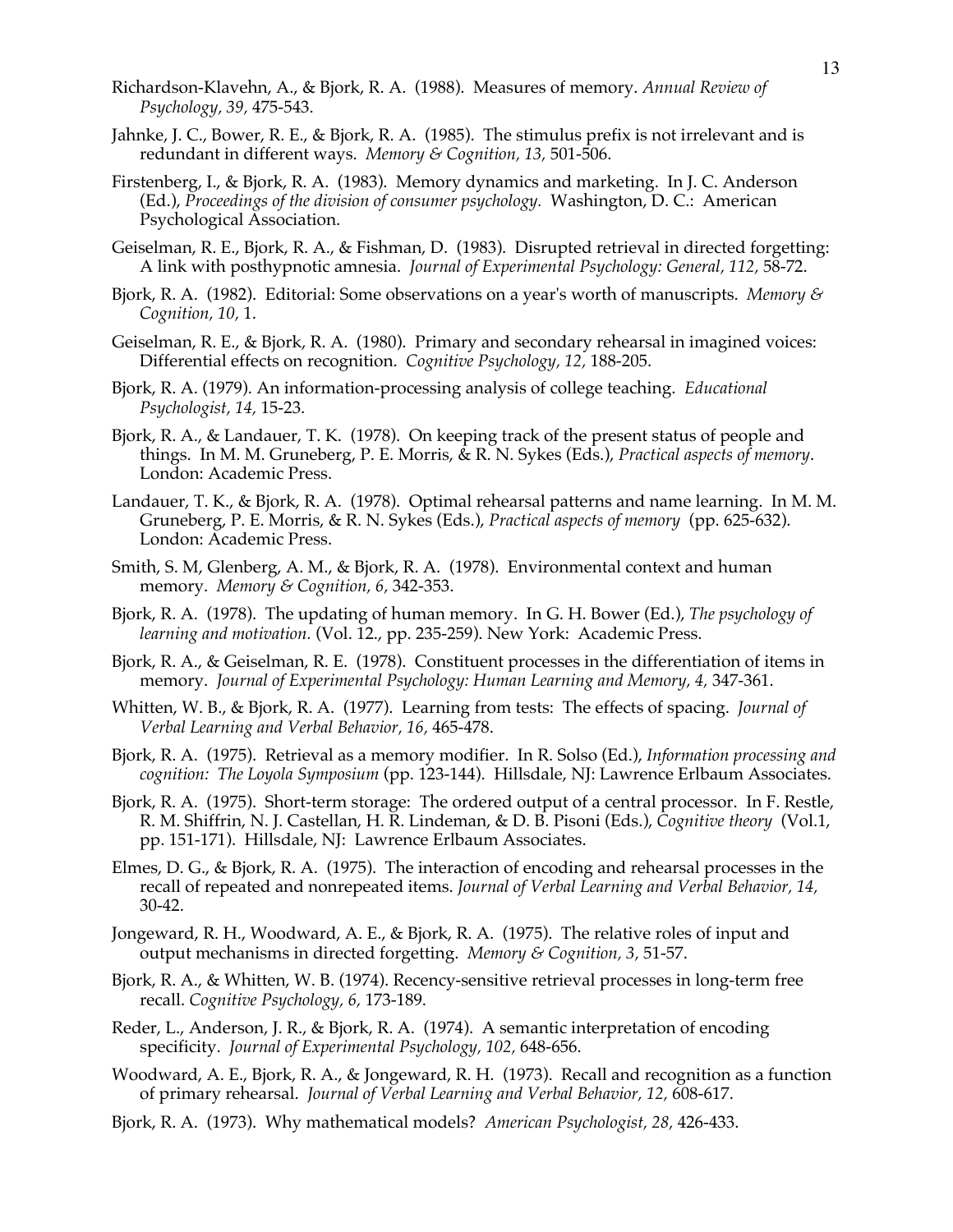Bjork, R. A., & Woodward, A. E. (1973). Directed forgetting of individual words in free recall. *Journal of Experimental Psychology, 99,* 22-27.

14

- Reitman, W., Malin, J. T., Bjork, R. A., & Higman, B. (1973). Strategy control and directed forgetting. *Journal of Verbal Learning and Verbal Behavior, 12,* 140-149.
- Greeno, J. G., & Bjork, R. A. (1973). Mathematical learning theory and the new "mental forestry." In P. H. Mussen & M. R. Rosenzweig (Eds.), *Annual Review of Psychology* (pp. 81- 116). Palo Alto, CA: Annual Reviews.
- Bjork, R. A. (1972). Theoretical implications of directed forgetting. In A. W. Melton & E. Martin (Eds.), *Coding processes in human memory* (pp. 217-235). Washington, D.C.: Winston.
- Woodward, A. E., & Bjork, R. A. (1971). Forgetting and remembering in free recall: Intentional and unintentional. *Journal of Experimental Psychology, 89,* 109-116.
- Bjork, R. A., & Allen, T. W. (1970). The spacing effect: Consolidation or differential encoding? *Journal of Verbal Learning and Verbal Behavior, 9,* 567-572.
- Bjork, R. A. (1970). Positive forgetting: the noninterference of items intentionally forgotten. *Journal of Verbal Learning and Verbal Behavior, 9,* 255-268.

*Reprinted by Bobbs-Merrill*

- Bjork, R. A. (1970) Repetition and rehearsal mechanisms in models of short-term memory. In D. A. Norman (Ed.), *Models of memory* (pp. 307-330). New York: Academic Press.
- Bjork, R. A. (1968). All-or-none subprocesses in the learning of complex sequences. *Journal of Mathematical Psychology, 5,* 182-195.
- Bjork, R. A., LaBerge, D., & LeGrande, R. (1968). The modification of short-term memory through instructions to forget. *Psychonomic Science, 10*, 55-56.
- Bjork, R. A. (1966). Learning and short-term retention of paired associates in relation to specific sequences of interpresentation intervals (Doctoral Dissertation, Stanford University). *Dissertation Abstracts,* 27, 3684B. (University Microfilms No. 67-4316).
- Batchelder, W. H., Bjork, R. A., & Yellott, J. I. (1966). *Problems in mathematical learning theory*. New York: Wiley.

### **RECENT (LAST 6 YEARS) INVITED ADDRESSES**

(Reverse chronological order)

- Bjork, R. A., & Bjork, E. L. (March, 2022). *Four Vital, If Unintuitive, Principles of Learning. Osiris* World Education Summit, London, England.
- Bjork, R. A. (February, 2022). *On the real-world problems and potential of introducing desirable difficulties into real-world learning and teaching.* Invited Colloquium, University of California, Riverside.
- Bjork, E. L., & Bjork, R. A. (May, 2021). *On the Eras of the Friday-morning "Cogfog" Meeting.* Invited Mentoring-Award Presentation, Online meeting of the Association for Psychological Science.
- Bjork, R. A., & Bjork, E. L. (March, 2021). *On the Difficulty—and Increasing Importance—of Becoming a Maximally Effective Learner (or Teacher).* Invited Online Colloquium, University of Redlands, Redlands CA.
- Bjork, R. A. & Bjork, E. L. (January, 2021). *Desirable Difficulties in Theory and Practice.*Invited online presentations, Meetings of the Bilingualism, Mind, and Brain Laboratory, University of California, Irvine.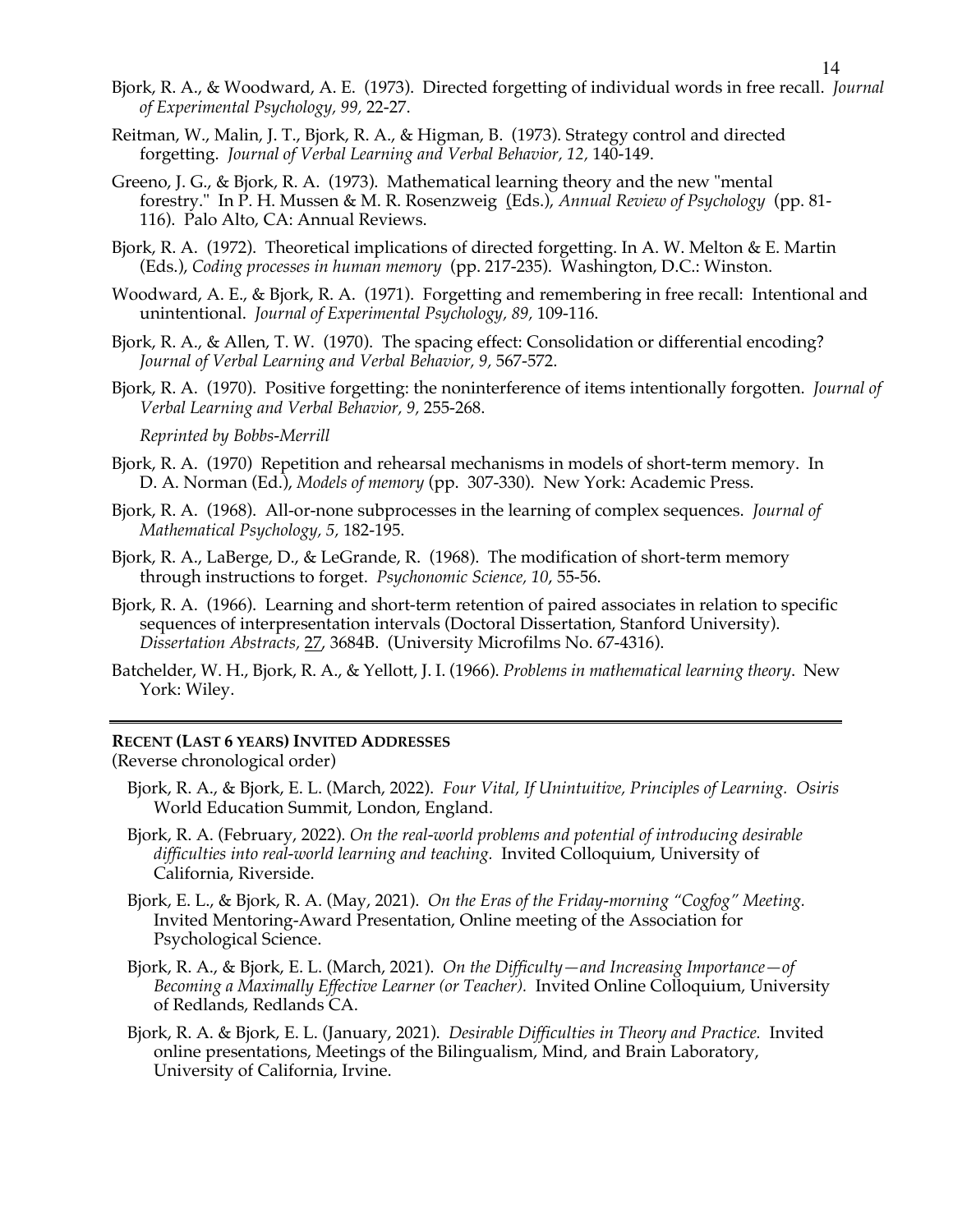- Bjork, R. A. & Bjork, E. L. (November, 2020). *Does What Cognitive Scientists Have Found in the Laboratory Transfer to the Real World of Teaching and Learning?* Invited online address, Distinguished Research Seminar Series, Burrell College of Osteopathic Medicine*.*
- Bjork, R. A. (May, 2020). *My life as a cognitive scientist: What I learned about learning that you need to know.* Invited online address, Meetings of the Western Psychological Association.
- Bjork, R. A. (February, 2020). *On the difficulty—and increasing importance—of becoming a maximally effective learner. Invited keynote address.* Meeting of Pat Tillman Scholars, University of California, Los Angeles.
- Bjork, R. A. (April, 2019). *Forgetting as the friend of learning: Implications for teaching and selfregulated learning.* Invited keynote address, Meetings of the Western Psychological Association, Pasadena, California.
- Bjork, R. A. (March, 2019). *What should we expect –and not expect—of ourselves as learners?*  Invited address, *Merrill Lynch* Women's Financial *Boot Camp, University of California, Los Angeles.*
- Bjork, E. L. & Bjork, R. A. (November, 2018). *How to Study If You Really Want to Learn.* Invited TedX talk, Manhattan Beach, California.
- Bjork, R. A. (October, 2018). *Why Don't the Trials and Errors of Everyday Living and Learning Teach us How to Learn?* Science of Learning Symposium: Metacognition, from Research to Classroom. Columbia University, New York, New York.
- Bjork, R. A. (June, 2018). *Forgetting as a Friend of Learning.* Invited address, American Physiological Society Workshop on Teaching and Learning. University of Wisconsin, Madison, Wisconsin.
- Bjork, R. A. (March, 2018). *How We Learn versus How We Think We Learn.* Keynote address, Osiris Conference on the Future of Learning. London, England.
- Bjork, R. A. (March, 2018). *Does What Cognitive Scientists Have Found in the Laboratory Transfer to the Real World of Teaching and Learning?* Osiris Conference on the Future of Learning. London, England.
- Bjork, R. A. (February, 2018). *Learning versus Performance: Implications for Teaching and Practicing.* Invited address, Cleveland Indians Training Camp. Goodyear, Arizona.
- Bjork, R. A. (March, 2018). *Does Getting the Goalie's Perspective Enhance Penalty Kicking in Soccer—and What Might that Have to Do with Golf?* Paper presentation, Interdisciplinary Conference on Human Performance. Borrego Springs, California.
- Bjork, R. A. (February, 2018). *The Unique Symbiosis of Learning, Remembering, and Forgetting that Characterizes Human Memory.* John P. McGovern Lecture in the Behavioral Scicnces, Meetings of the American Association for the Advancement of Science. Austin, Texas.
- Bjork, R. A. (January, 2018). *How We Learn—and Should Teach--versus How We* Think *We Learn, and Should Teach.* Invited presentation, Open Forum, Meetings of the Professional Golf Association. Orlando, Florida.
- Bjork, R. A. (March, 2017). *ICHP: The First 20 Years.* Paper presentation, Interdisciplinary Conference on Human Performance. Port St. Lucie, Florida.
- Bjork, R. A. (December, 2017). How We Learn, and Should Teach, versus How We Think We Learn, and Should Teach. Keynote address. Scholarship of Teaching and Learning Conference. University of California, Davis, California.
- Bjork, R. A. (October, 2017). *Assessing Learning in Ways that Enhance Learning: The Benefits of Confidence-weighted Testing.* Research Summit, Meeting of the American Board of Anesthesiology. Phoenix, Arizona.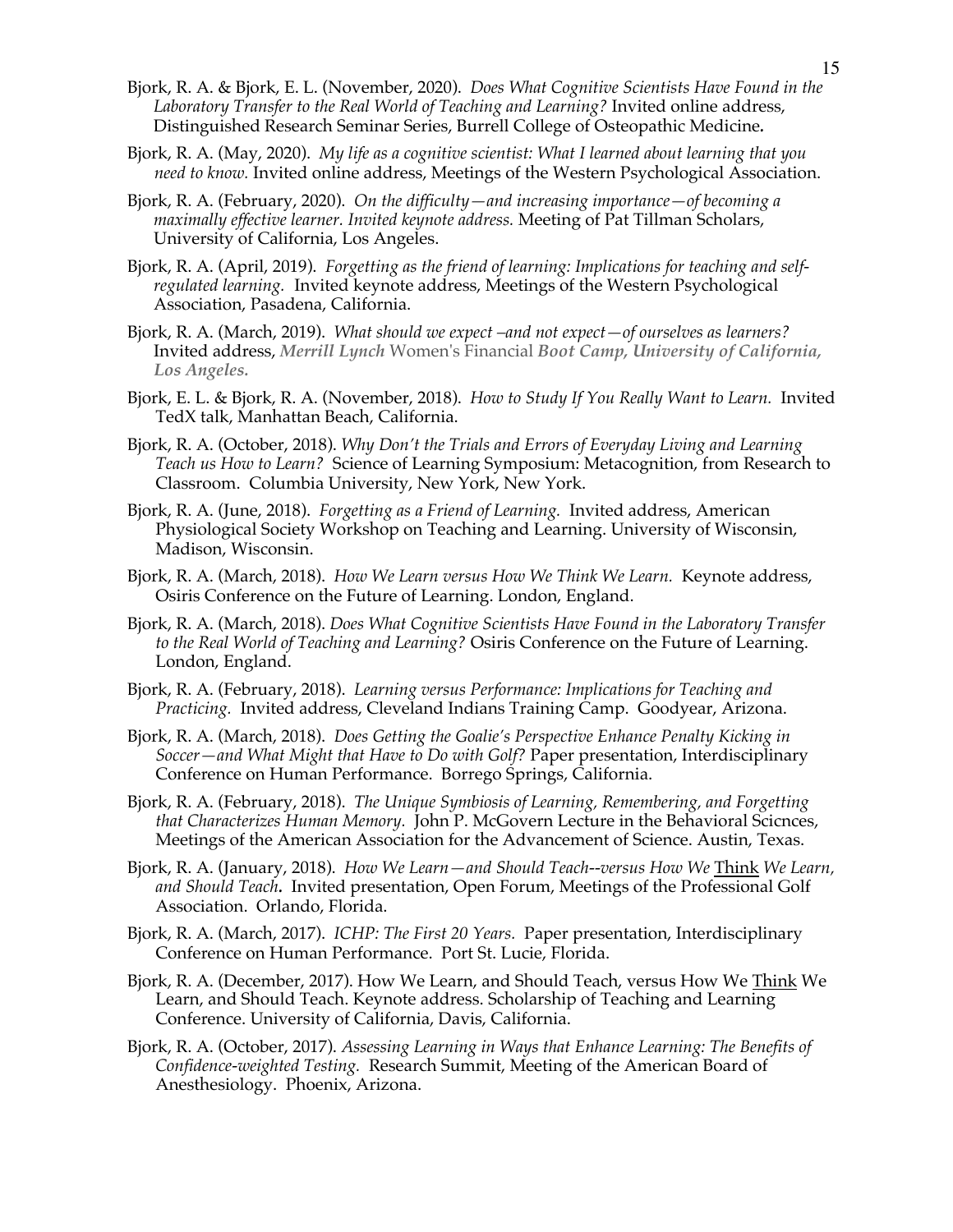- Bjork, R. A. (March, 2017). *How We Learn, and Should Practice, versus How We* Think *We Learn, and Should Practice.* Invited address, Invited address, in N. Weller (Chair), Symposium on Optimizing Practice. Landings Club, Savannah, Georgia.
- Bjork, R. A. (October, 2016). *How we learn—and should teach—versus how we think we learn, and should teach.* Invited address, Conference on Peer Teaching. Grinnell College, Grinnell, Iowa.
- Bjork, R. A. (September, 2016). *The increasing importance of knowing how to learn—online and offline.* Invited Address, EdFuture Conference on Technology On the Go – Challenges and Solutions for the Virtual Classroom. University of California, Los Angeles, California.
- Bjork, R. A. (September, 2016). *On the difficulty—and increasing importance—of becoming a maximally effective learner.* In R. A. Bjork (Chair), Symposium on the Optimization of Learning and Teaching. Mississippi State University, Starkville, Mississippi.
- Bjork, E. L. & Bjork, R. A. (August, 2016). *Where, and in what ways, Is the cognitive science of learning having a real-world impact?* In E. L. Bjork and R. A. Bjork (chairs), Invited Poster Symposium on Memory dynamics and the optimization of instruction, revisited. Meetings of the American Psychological Association, Denver, Colorado.
- Bjork, R. A. (June, 2016). *Making things hard on yourself, but in a good way: Creating desirable difficulties to enhance learning.* Invited address, Art In Motion Conference on Training for Excellence, University of Music and Performing Arts, Munich, Germany.
- Bjork, R. A. & Bjork, E. L. (May, 2016). *Making things hard on yourself, but in a good way: Creating desirable difficulties to enhance learning.* James McKeen Cattell Award Address, Meetings of the Association for Psychological Science, Chicago, Illinois.
- Bjork, R. A. (April, 2016). *On the difficulty, and increasing importance, of becoming a maximally effective learner—online and offline.* Invited plenary address, Conference on Teaching and Learning with and without Technology, USC Center for Excellence in Teaching, University of Southern California, Los Angeles, California.
- Bjork, R. A. (April, 2016). *How we learn versus how we think we learn.* Invited address, Phi Beta Kappa Distinguished Speakers Series, Occidental College, Eagle Rock, California.
- Bjork, R. A. (April, 2016). *On the difficulty—and increasing importance—of becoming a maximally effective learner.* Invited colloquium, Department of Psychology, California State University, Northridge, California.
- Bjork, R. A. (April, 2016). *Successful remembering and successful forgetting.* Invited address, Leo Baeck Temple, Los Angeles, California.
- Bjork, R. A. (March, 2016). *How we learn versus how we think we learn.* Invited addresses: Trinity University, San Antonio, Texas; University of Texas, Austin, Texas
- Bjork, R. A. (March, 2016). *The challenges—and increasing importance—of becoming a metacognitively sophisticated learner.* Invited address, Trinity University, San Antonio, Texas.
- Bjork, R. A. (February, 2016). *How we learn versus how we think we learn.* 120th campus-wide Research Lecture, University of California, Los Angeles, California.
- Bjork, R. A. & Pirozzolo, F. (January, 2016). *How to develop, not derail, kids' learning: Implications of the science of learning.* Invited address, Youth and Family Golf Summit, Meetings of the Professional Golf Association, Orlando, Florida.
- Bjork, R. A. *How we learn, and should practice, versus how we* think *we learn, and should practice.*  Keynote address, Player and Teacher Development Program, Northern California Professional Golf Association, Sacramento, California.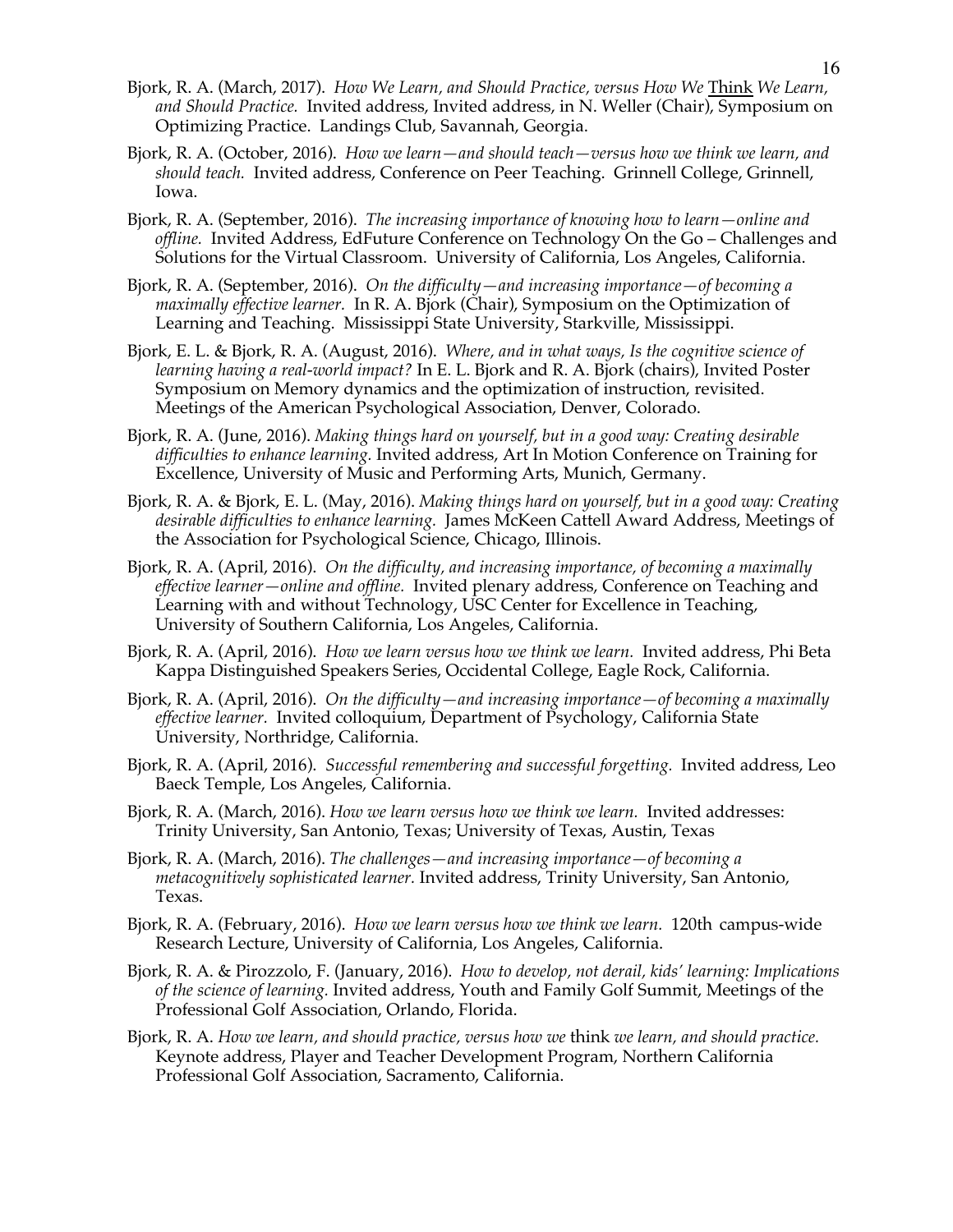## **RECENT (LAST 6 YEARS) PRESENTATIONS AND POSTERS AT SCIENTIFIC MEETINGS (Reverse chronological order)**

- Imundo, M. N., Pan, S. C., Bjork, E. L., & Bjork, R. A. (March, 2022). *Where and how to learn.*  Spoken presentation, Interdisciplinary Conference on Human Performance, Rancho Bernardo, California.
- Imundo, M. N., Pan, S. C., Bjork, E. L., & Bjork, R. A. (November, 2020). *Where and How to Learn: The Interactive Benefits of Contextual Variation and Retrieval Practice for Learning*. Spoken presentation, Online Meetings of the Psychonomic Society.
- Brabec, J. A., Pan, S. C., Bjork, E. L., & Bjork, R. A. (November, 2020). *True-False Testing on Trial: Guilty as Charged or Falsely Accused?* Poster presentation, online meeting of the Psychonomics Society.
- Giebl, S., Mena, S., Li, C., Cook, K., Bjork, E. L, & Bjork, R. A. (November, 2018). *Can a Pretest Make your Google-Search Experience Stick?* Poster presentation, Meetings of the Psychonomic Society, New Orleans, Louisiana.
- Brabec, J., Bjork, E. L., & Bjork, R. A. (November, 2018). *Exploring how to Optimize True-or-False Testing for Learning.* Poster presentation, meetings of the Psychonomics Society, New Orleans, Louisiana.
- Mena, S., & Bjork, R. A. (November, 2018). *Uncovering What Is Hidden in Averages: An Exploration of Individual and Item Differences in Learning and Forgetting Curves.* Poster presentation, Meetings of the Psychonomic Society, New Orleans, Louisiana.
- Brabec, J., Bjork, E. L., & Bjork, R. A. (November, 2018). *Exploring how to Optimize True-or-False Testing for Learning.* Poster presentation, meetings of the Psychonomics Society, New Orleans, Louisiana.
- Mena, S., & Bjork, R. A. (November, 2018). *Uncovering What Is Hidden in Averages: An Exploration of Individual and Item Differences in Learning and Forgetting Curves.* Poster presentation, Meetings of the Psychonomic Society, New Orleans, Louisiana.
- Clark, C., Bjork, E. L., & Bjork, R. A. (November, 2017). *Should Students Mix Flashcards on Different Topics?* Poster presentation, Meetings of the Psychonomic Society, Vancouver, Canada.
- Giebl, S., Bjork, E. L., & Bjork, R. A. (November, 2017).*Learning the Game From Another's Perspective: Contributions of Varied Practice to Motor Learning.* Spoken presentation, Meetings of the Psychonomic Society, Vancouver, Canada.
- Sparck, E. M., Kiper, G., Bjork E. L., & Bjork, R. A. (November, 2017). *Using Multiple-Choice Tests to Improve Vocabulary Learning via Flashcards.* Poster presentation, Meetings of the Psychonomic Society, Vancouver, Canada.
- Stoeckenius, D. T., Yan, V. X., Bjork, R. A., & Bjork, E. L. (November, 2017). *Show me an Example First: Concreteness Fading on Comprehension.* Poster presentation, Meetings of the Psychonomic Society, Vancouver, Canada.
- Yue, C., Bjork, R. A., & McDaniel, M. (November, 2017). *Understanding the Mnemonic Effects of Disfluency Through a Material Appropriate Processing Framework.* Poster presentation, Meetings of the Psychonomic Society, Vancouver, Canada.
- Bjork, R. A. (August, 2017). R. A. Bjork, Chair, *Symposium on Cognitive Science and Education Policy.*Meetings of the American Psychological Association. Washington, DC
- Clark, C. M., Bjork, E. L., & Bjork, R. A. (November, 2016). *How does errorful generation versus errorful study affect subsequent learning?* Poster presented at the 57<sup>th</sup> annual meeting of the Psychonomic Society, Boston, Massachusetts.